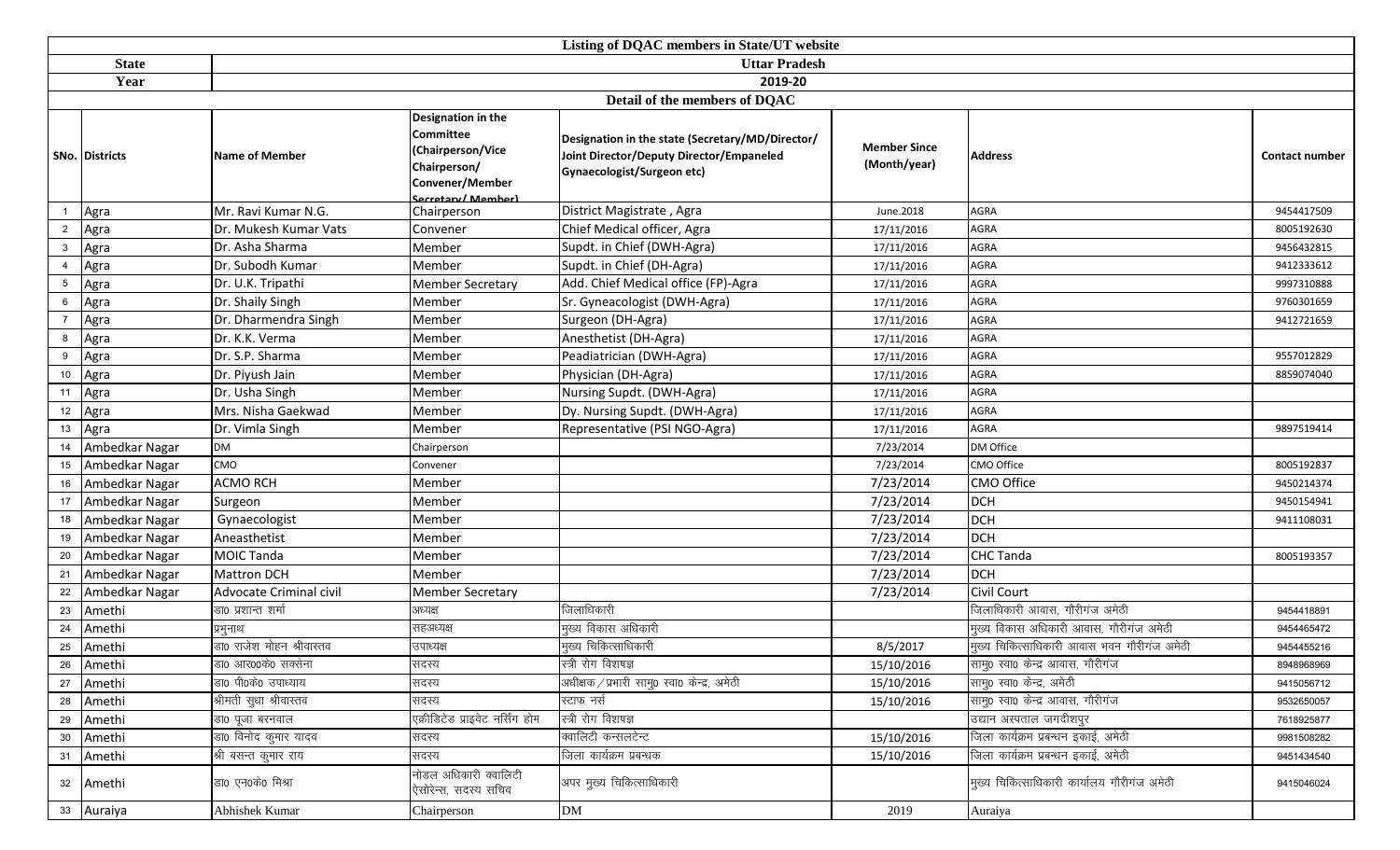| 34 | Auraiya         | Dr. Awdhesh Kumar Rai   | Convener                 | <b>CMO</b>                                  | 2018       | cmo office Auraiya                    | 8005192634  |
|----|-----------------|-------------------------|--------------------------|---------------------------------------------|------------|---------------------------------------|-------------|
| 35 | Auraiya         | Dr. Ashok Kumar         | Member secretary         | <b>ACMO</b>                                 | 2019       | cmo office Auraiya                    | 7906311430  |
| 36 | Auraiya         | Dr. shashibala singh    | Member                   | <b>ACMO</b>                                 | 2018       | cmo office Auraiya                    | 9897342560  |
| 37 | Auraiya         | Aneesh Ahmad Ansari     | Member                   | <b>DPM</b>                                  | 2018       | cmo office Auraiya                    | 9336113356  |
| 38 | Auraiya         |                         |                          |                                             |            |                                       |             |
| 39 | Azamgarh        | Sri Shivakant Dwivedi   | Chairperson              | District Magistrate                         | 26.12.2018 | Office District Magistrate, Azamgarh  |             |
| 40 | Azamgarh        | Dr A.K. Mishra          | Convener                 | <b>Chief Medical Officer</b>                | 26.03.2019 | CMO Office, Azamgarh                  |             |
| 41 | Azamgarh        | Dr. Amita Agrawal       | Member                   | CMS - DWH                                   | 29.11.2017 | DWH- Azamgarh                         |             |
| 42 | Azamgarh        | Dr. Krishna Gopal Singh | Member                   | SIC - Div Hospital                          | 28.07.2018 | Div Hos. Azamgarh                     |             |
| 43 | Azamgarh        | Dr Sanjay Kumar         | <b>Member Secretarty</b> | <b>ACMO</b>                                 | 29.11.2016 | CMO Office, Azamgarh                  |             |
| 44 | Azamgarh        | Dr. A.K. Singh          | Member                   | Ansth.                                      | 26.12.2018 | Div Hos. Azamgarh                     |             |
| 45 | Azamgarh        | Dr Aslam                | Member                   | Gynaecologist                               | 26.12.2018 | DWH-Azamgarh                          |             |
| 46 | Azamgarh        | Dr Satish Kanojiya      | Member                   | Surgeon                                     | 26.12.2018 | DH                                    |             |
| 47 | Azamgarh        | Dr Neeraj Sharma        | Member                   | <b>Child Spacialist</b>                     | 29.11.2016 | DWH- Azamgarh                         |             |
| 48 | Azamgarh        | Dr Anand Kumar          | Member                   | Reprsentative - Accridated Private Facility | 29.11.2016 | Shanti Nursing Home, Azamgarh         |             |
| 49 | Azamgarh        | Smt. Chandrakala Yadav  | Member                   | <b>Staff Nurse Cader</b>                    | 29.11.2016 | DWH- Azamgarh                         |             |
| 50 | Azamgarh        | Mr. Janardan Rai        | Member                   | <b>District DGC</b>                         | 29.11.2016 | Azamgarh                              |             |
| 51 | Azamgarh        | Dr. G. K. Tripathi      | Member                   | FOGSI/IMA-Reprsentative                     | 29.11.2017 | Azamgarh                              |             |
| 52 | <b>Bahraich</b> | Shambhu kumar           | Chairperson              | <b>DM</b>                                   | Feb-17     | DM office Bahraich                    | 9450017535  |
| 53 | Bahraich        | Dr.Suresh Singh         | Convener                 | <b>CMO</b>                                  | $Jul-17$   | CMO office Bahraich                   | 9454455262  |
| 54 | Bahraich        | Dr Shailendra K Tiwari  | Vice-Convener            | CQA DT                                      | Feb-17     | <b>CMO</b> office Bahraich            | 8604538051  |
| 55 | <b>Bahraich</b> | Dr.D.K.Singh            | member                   | <b>CMS</b> Male                             | Aug- $17$  | Male Hospital                         | 9454455268  |
| 56 | <b>Bahraich</b> | Dr.Madhu Gairola        | member                   | <b>CMS</b> Female                           | Aug- $17$  | Female Hospital                       | 9454455264  |
| 57 | <b>Bahraich</b> | Dr N K Singh            | member                   | <b>MOIC</b>                                 | Feb-17     | CHC Kaisarganj                        | 9415060760  |
| 58 | <b>Bahraich</b> | Dr Madhu Gairola        | member                   | Gynaecologist                               | Feb-17     | Female Hospital                       | 9450096669  |
| 59 | Bahraich        | Dr F R Malik            | member                   | Surgeon                                     | Feb-17     | Male Hospital                         | 9415151944  |
| 60 | <b>Bahraich</b> | Dr.N.A.Ansari           | member                   | Anest.                                      | Feb-17     | Male Hospital                         | 9235603419  |
| 61 | Bahraich        | Dr.Pritosh Mishra       | member                   | Physic.                                     | Feb-17     | Male Hospital                         | 9415093665  |
| 62 | <b>Bahraich</b> | Dr K.K. Verma           | member                   | Ped.                                        | Feb-17     | Male Hospital                         | 9151650300  |
| 63 | Bahraich        | Jyotasna Gaur           | member                   | Nursing Sup.                                | Feb-17     | Female Hospital                       | 8601087355  |
| 64 | <b>Bahraich</b> | Manoj Kumar Singh       | member                   | Legal Adv.                                  | Feb-17     | Bahraich                              |             |
|    | 65 Bahraich     | Dr Arvind Kumar         | member                   | Acrid. Pvt. Nur.                            | Feb-17     | <b>Buddha Hospital BRH</b>            | 5252231534  |
|    | 66 Bahraich     | R.B.Yadav               | member                   | <b>DFPS UPTSU</b>                           | Feb-17     | <b>CMO office Bahraich</b>            | 9919412026  |
|    | 67 Bahraich     | Dr.P.K.Bandil           | member/Secretary         | Nodel-FP-QA                                 | Feb-17     | CMO office Bahraich                   | 9918156544  |
| 68 | Balrampur       | Sri Krishna Karunesh    | Chairperson              | District Magistrate                         | 4/5/2018   | Office District Magistrate, Balrampur | 9454 470536 |
| 69 | Balrampur       | Dr. Ghanshyam Singh     | Convener                 | <b>Chief Medical Officer</b>                | 28.07.2017 | CMO Office, Balrampur                 | 9415037014  |
|    | 70 Balrampur    | Dr. Kamal Asarf         | Member Secretarty        | Nodal                                       | 1/1/2019   | CMO Office, Balrampur                 | 9119906438  |
|    | 71 Balrampur    | Dr. Rakesh Kumar Singh  | Member                   | Gynaecologist                               | 29.11.2016 | <b>DWH-Balrampur</b>                  | 9415188393  |
|    | 72 Balrampur    | Dr. R.P.Mishra          | Member                   | Surgeon                                     | 29.11.2016 | <b>DCH-Balrampur</b>                  | 9956424752  |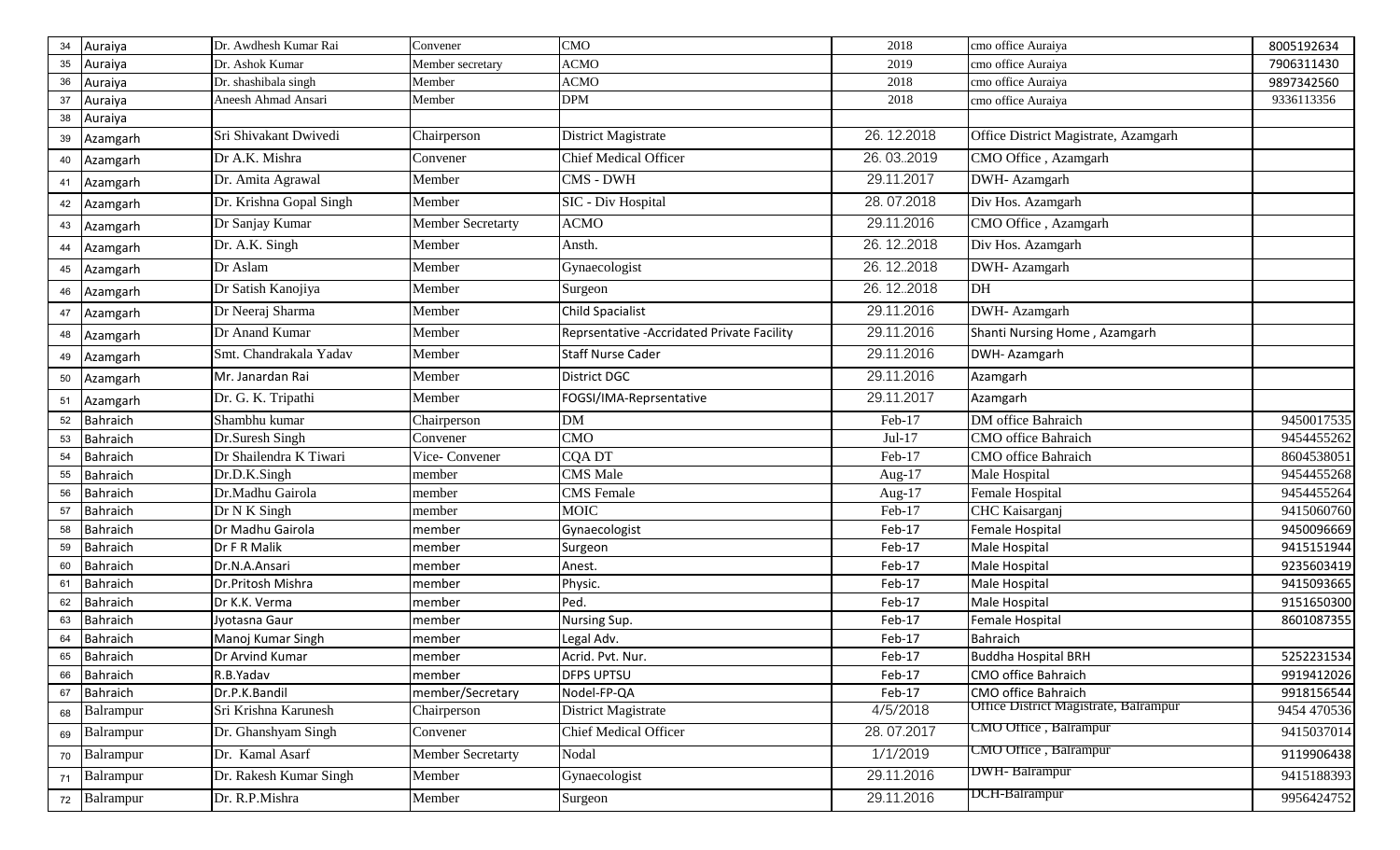| 73  | Balrampur       | Dr. Arun Kumar           | Member                                       | Surgeon                                                       | 29.11.2016    | DCH-Balrampur                           | 9919514359 |
|-----|-----------------|--------------------------|----------------------------------------------|---------------------------------------------------------------|---------------|-----------------------------------------|------------|
| 74  | Balrampur       | Dr. Nitin Chaudhari      | Member                                       | <b>Child Spacialist</b>                                       | 29.11.2016    | <b>DCH-Balrampur</b>                    | 9918950349 |
| 75  | Balrampur       | Dr. Tariq A. Siddiki     | Member                                       | Reprsentative - Accridated Private Facility                   | 29.11.2016    | <b>Balrampur Nursing Home-Balrampur</b> | 955455531  |
| 76  | Balrampur       | Smt. Bimla Devi          | Member                                       | <b>Staff Nurse Cader</b>                                      | 29.11.2016    | DWH-Balrampur                           | 9628950364 |
| 77  | Balrampur       | Dr. Ambekshwar Mishra    | Member                                       | <b>District DGC</b>                                           | 29.11.2016    | <b>Balrampur</b>                        |            |
| 78  | Balrampur       | Dr. Abdul Qyum           | Member                                       | FOGSI/IMA-Reprsentative                                       | 29.11.2017    | <b>Balrampur</b>                        |            |
| 79  | <b>Banda</b>    | डा0 सन्तोष कुमार         | अध्यक्ष                                      | मुख्य चिकित्सा अधिकरी                                         | मई 2017       | कार्यालय मुख्य चिकित्साधिकारी-बांदा     | 8005192640 |
| 80  | Banda           | डा0 भगवती प्रसाद         | सचिव सदस्य                                   | अपर मुख्य चिकित्साधिकारी—प0क0                                 | मई 2017       | कार्यालय मुख्य चिकित्साधिकारी-बांदा     | 9415143568 |
| 81  | Banda           | डा0 चारु गौतम            | सदस्य                                        | स्त्री रोग विशेषज्ञ                                           | अप्रैल 2015   | जिला महिला चिकित्सालय–बांदा             | 9451434125 |
| 82  | Banda           |                          |                                              | शल्य चिकित्सक                                                 |               |                                         |            |
| 83  | Banda           | डा0 आर0के0 गुप्ता        | सदस्य                                        | .<br>ऐनेस्थेटिस्ट / बाल रोग विशेषज्ञ / फिजिशियन               | मई 2015       | जिला चिकित्सालय–बांदा                   | 9450034428 |
| 84  | Banda           | डा0 किशोरीलाल            | सदस्य                                        | जिला चिकित्सालयों के नर्सिंग सुपरिन्टेडेंट / उप सुपरिन्टेडेंट | जुलाई 2016    | जिला चिकित्सालय-बांदा                   | 8005192743 |
| 85  | <b>Banda</b>    | रफीक नर्सिंग होम–बांदा   | सदस्य                                        | प्रतिनिधि-FOGSI/IMA                                           | अप्रैल 2015   | मर्दन नाका बांदा                        | 9415144044 |
| 86  | <b>Bareilly</b> | Sh. Virendra Kumar Singh | Chairperson                                  | DM, Bareilly                                                  | Jul-18        | DM Residence, Bareilly                  |            |
| 87  | <b>Bareilly</b> | Dr. V.K. Shukla          | Convener                                     | CMO, Bareilly                                                 | $Jul-18$      | CMO Residence, Bareilly                 | 9456282443 |
| 88  | <b>Bareilly</b> | Dr. Sadhna Agarwal       | <b>Member Secretary</b>                      | ACMO, FW, Bareilly                                            | Dec-18        | CMO campus, Bareilly                    | 9412738755 |
| 89  | Bareilly        | Dr. Shashi Gupta         | Member                                       | Sr. Consultant DWH, Bareilly                                  | <b>Jul-18</b> | DWH, Bareilly                           | 9410429717 |
| 90  | Bareilly        | Dr. Abbas Ali Ansari     | Member                                       | Dy. DLO/Surgeon, Bareilly                                     | $Jul-18$      | Jagatpur, Bareilly                      | 9719291723 |
| 91  | Bareilly        | Dr. Ghanshyam            | Member                                       | Medical Officer, Bareilly                                     | Jul-18        | <b>CHC Faridpur, Bareilly</b>           | 9411089799 |
| 92  | Bareilly        | Dr. S.S. Chauhan         | Member                                       | ACMO, Adm, Bareilly                                           | Jul-18        | CMO campus, Bareilly                    | 9412970108 |
| 93  | Bareilly        | Smt. Ramola Massi        | Member                                       | Matern                                                        | Jul-18        | <b>DWH Campus Bareilly</b>              |            |
| 94  | Bareilly        | Sh. Dinesh Srivastava    | Member                                       | DGC, Bareilly                                                 | $Jul-18$      | Collectrate, Bareilly                   | 9837748041 |
| 95  | Bareilly        | Dr. Quadra Sultana       | Member                                       | Private Social Mobilization Insitute                          | Jul-18        | Old City, Bareilly                      | 9412603483 |
| 96  | Bareilly        | Dr. Latika Agarwal       | Member                                       | <b>FOGSI Member</b>                                           | $Jul-18$      | Rampur Garden, Bareilly                 | 9927822088 |
| 97  | Bijnor          | Mr Rama Kant Panday      | Chairperson                                  | <b>DM Bijnor</b>                                              | 2018-19       | <b>DM Campus Biojnor</b>                |            |
| 98  | Bijnor          | Dr Vijay Kumar Yadav     | Convener                                     | <b>CMO Bijnor</b>                                             | 2018-19       | CMO office campus, Bijnor               | 7839788043 |
| 99  | Bijnor          | Dr Rohtash Singh         | <b>Member Secretary</b>                      | ACMO (RCH)Bijnor                                              | 2018-19       | CMO office campus, Bijnor               | 9412140593 |
| 100 | Bijnor          | Dr Abha Varma            |                                              | Empanneled Gynaecologis Empaneled Gynaecologist               | 2018-19       | <b>DWH Campus Bijnor</b>                | 9412216571 |
| 101 | Bijnor          | Dr F.C Varma             | Anesthetic                                   | SMO DWH Bijnor                                                | 2018-19       | <b>DWH Campus</b>                       |            |
| 102 | Bijnor          | Dr Gyan Chand            | Empanneled NSV Surgeon Consultant DCH Bijnor |                                                               | 2018-19       | <b>DCH Campus</b>                       | 9412153396 |
| 103 | Bijnor          | Dr K. K Singh            | <b>Member Pedrtist</b>                       | Child Specialist DCH Bijnor                                   | 2018-19       | <b>DCH</b> Campus                       |            |
|     | 104 Bijnor      | Miss Roz merry           | Materen                                      | Empaneled                                                     | 2018-19       | <b>DWH Campus</b>                       |            |
|     | 105 Bijnor      | Mr Ajay Agrawal          | DGC-civil                                    | Empaneled                                                     | 2018-19       | Nae Basti Bijnor                        | 9456050478 |
|     | 106 Bijnor      | Dr Indu Bala             | Member                                       | Empaneled                                                     | 2018-19       | Akanksha Hospital Bijnor                |            |
|     | 107 Bijnor      | Dr Bina Singh            | Focsi Member                                 | Empaneled                                                     | 2018-19       | Bina Prakash Hospital Bijnor            |            |
|     | 108 Bhadohi     | Sri Rajendra Prasad      | President                                    | District Magistrate                                           | 3/1/2018      | DM Office                               | 9454417568 |
|     | 109 Bhadohi     | Dr. Satish Singh         | Sub President                                | <b>Chief Medical Officer</b>                                  | 1/1/2017      | CMO, Office                             | 8005192693 |
|     | 110 Bhadohi     | Dr. Azra Khan            | Member                                       | <b>DGO</b>                                                    | 3/1/2015      | District Hospital                       | 9450259607 |
|     | 111 Bhadohi     | Dr. Dhiraj Prasad        | Member                                       | Surgeon                                                       | 11/23/2016    | <b>District Hospital</b>                | 9935657385 |
|     | 112 Bhadohi     | Dr. S.P. Singh           | Member                                       | Anesthetics                                                   | 3/1/2015      | <b>District Hospital</b>                | 9415268154 |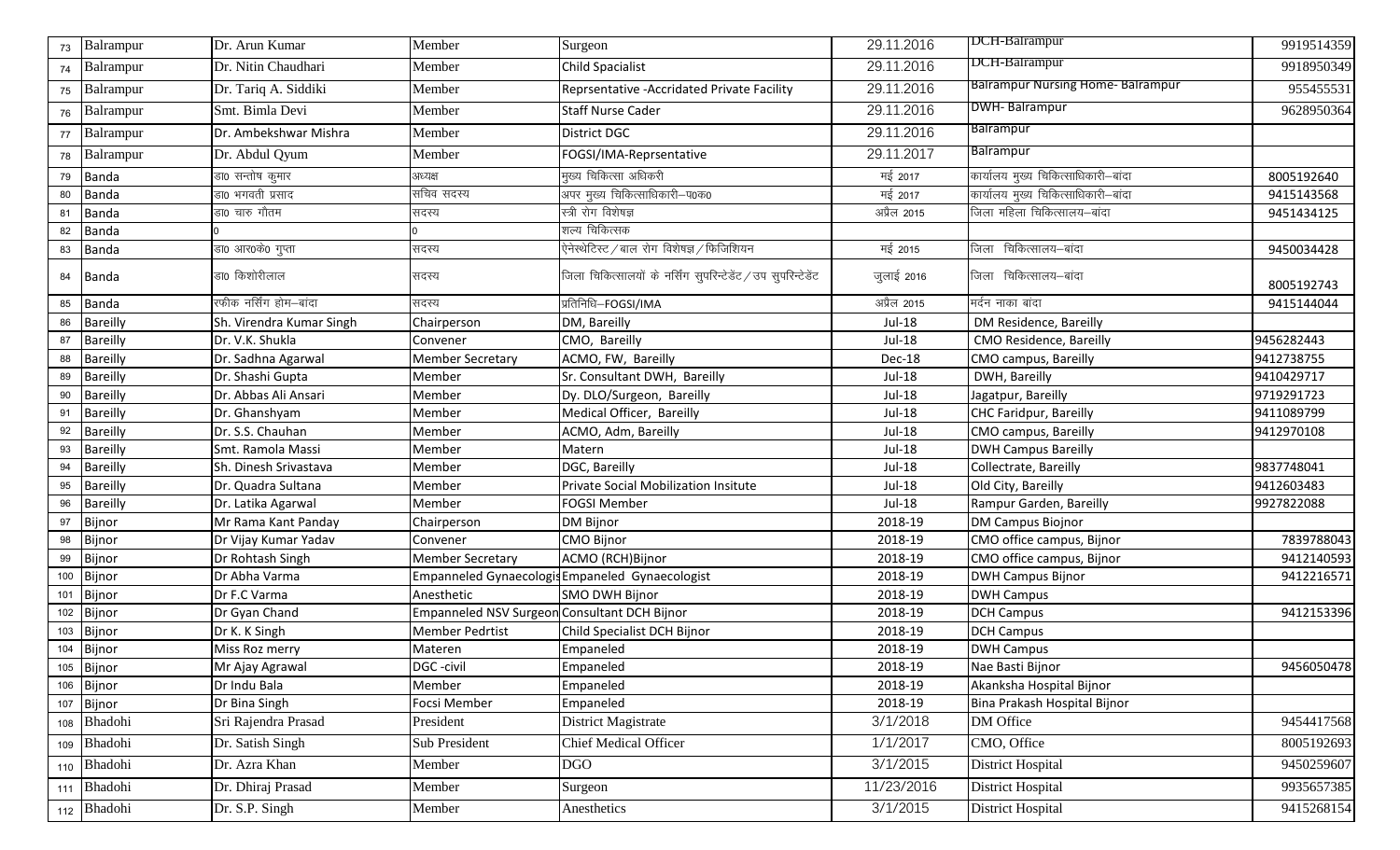|     | 113 Bhadohi | Dr. V. D. Verma        | <b>Member Secretory</b> | <b>ACMO RCH</b>                              |              | CMO Office                                 |            |
|-----|-------------|------------------------|-------------------------|----------------------------------------------|--------------|--------------------------------------------|------------|
|     | 114 Bhadohi | Dr. O.P. Gupta         | Member                  | <b>Child Specialist</b>                      |              | <b>District Hospital</b>                   |            |
|     | 115 Bhadohi | Smt. Usha Singh        | Member                  | Matren                                       | 3/1/2015     | <b>District Hospital</b>                   | 9307935148 |
|     | 116 Bhadohi | Rakesh Ku. Singh       | Member                  | Advocate                                     |              | District Nyayalaya                         |            |
|     | 117 Bhadohi | Dr. A. K. Gupta        | Member                  | Manager Jivandeep Hospital                   |              | <b>Indrameel Bhadohi</b>                   |            |
|     | 118 Bhadohi | Dr. A. K. Gupta        | Member                  | President IMA                                |              | Jivandeep Hospital, Bhadohi                |            |
| 119 | Chitrakoot  | शेषमणि पाण्डेय         | अध्यक्ष                 | जिलाधिकारी                                   | जुलाई 2017   | कार्या0 जिलाधिकारी, चित्रकूट               | 9454417532 |
| 120 | Chitrakoot  | डा0 विनोद कुमार        | संयोजक                  | मुख्य चिकित्सा अधिकारी                       | सितम्बर 2019 | कार्या0 मु0चि0अ0 चित्रकूट                  | 8005192648 |
| 121 | Chitrakoot  | डा0 आर0के0 गुप्ता      | सदस्य                   | मुख्य चिकित्सा अधीक्षक                       | सितम्बर 2019 | संयुक्त जिला चिकित्सालय, चित्रकूट          | 9838821161 |
| 122 | Chitrakoot  | डा0 राजेश सिंह         | सदस्य                   | प्रभारी चिकित्सा अधािकारी                    | जुलाई 2017   | सामु0स्वा0केन्द्र मानिकपुर                 | 6387579883 |
| 123 | Chitrakoot  | डा0 शैलेन्द्र सिंह     | सदस्य                   | प्रभारी चिकित्सा अधािकारी                    | जुलाई 2017   | सामु0स्वा0केन्द्र रामनगर                   | 9936603786 |
| 124 | Chitrakoot  | डा0 शेखर वैश्य         | सदस्य                   | प्रभारी चिकित्सा अधािकारी                    | जुलाई 2017   | सामु0स्वा0केन्द्र मऊ                       | 9125630030 |
| 125 | Chitrakoot  | डा0 उमेश निषाद         | सदस्य                   | प्रभारी चिकित्सा अधािकारी                    | जुलाई 2017   | सामु0स्वा0केन्द्र शिवरामपुर                | 7706965088 |
| 126 | Chitrakoot  | डा0 दीपक मणि नायक      | सदस्य                   | प्रभारी चिकित्सा अधािकारी                    | जुलाई 2017   | साम्0स्वा0केन्द्र पहाडी                    | 6394966340 |
| 127 | Chitrakoot  | डा0 आर0के0 चौरिहा      | सदस्य                   | उप मुख्य चिकित्साधिकारी / स्त्रीरोग विशेषज्ञ | जुलाई 2017   | कार्या0 मु0चि0अ0 चित्रकूट                  | 9415182131 |
| 128 | Chitrakoot  | डा0 राजेश खरे          | सदस्य                   | शल्य चिकित्सक                                | जुलाई 2017   | संयुक्त जिला चिकित्सालय, चित्रकूट          | 9415344776 |
| 129 | Chitrakoot  | डा0 पी0डी0 चौधरी       | सदस्य                   | एनेस्थेटिक                                   | जुलाई 2017   | संयुक्त जिला चिकित्सालय, चित्रकूट          | 9956725782 |
| 130 | Chitrakoot  | डा0 रिषी कुमार         | सदस्य                   | फिजीशियन                                     | जुलाई 2017   | संयुक्त जिला चिकित्सालय, चित्रकूट          | 9125397009 |
| 131 | Chitrakoot  | डा0 हरिशचन्द्र अग्रवाल | सदस्य                   | बालरोग विशेषज्ञ                              | जुलाई 2017   | संयुक्त जिला चिकित्सालय, चित्रकूट          | 9451427377 |
| 132 | Chitrakoot  | श्री हेमराज सिंह       | सदस्य                   | विधिक सेल के प्रतिनिधि                       | जुलाई 2017   | कर्वी, चित्रकूट                            | 9450225169 |
| 133 | Chitrakoot  | श्री केशव शिवहरे       | सदस्य                   | सचिव रेडकास सोसाइटी                          | जुलाई 2017   | कर्वी, चित्रकूट                            | 9415437860 |
| 134 | Chitrakoot  | डा0 ए0बी0 कटियार       | सदस्य ⁄ सचिव            | अपर मुख्य चिकित्साधिकारी आरसीएच              | जुलाई 2017   | कार्या0 मु0चि0अ0 चित्रकूट                  | 7985852593 |
| 135 | Deoria      | Amit Kishor            | President               | <b>IAS</b>                                   | 2019-20      | Deoria                                     |            |
| 136 | Deoria      | Dr. Dhirendra Kumar    | Convenar                | <b>CMO</b>                                   | 2019-20      | Deoria                                     | 8005192853 |
| 137 | Deoria      | Dr. B.P.Singh          | <b>Member Secreatry</b> | Dy.CMO (RCH)                                 | 2019-20      | CMO Office Deoria                          | 9415629563 |
| 138 | Deoria      | Dr. Chhotelal          | Member                  | <b>CMS Male</b>                              | 2019-20      | Deoria                                     | 9452148985 |
| 139 | Deoria      | Dr. Mala Sinha         | Member                  | <b>CMS</b> Female                            | 2019-20      | Deoria                                     | 9451672198 |
|     | Deoria      | All CHC/PHC            | Member                  | Supptt./MOI/C                                | 2019-20      | PHC/CHC                                    |            |
| 141 | Deoria      | Dr. Alpana Rani Gupta  | Member                  | Gynaecologist                                | 2019-20      | DWH, Deoria                                | 9415341600 |
|     | 142 Deoria  | Dr. Rakesh Kumar       | Member                  | Surgeon                                      | 2019-20      | DH, Deoria                                 | 9415381389 |
|     | 143 Deoria  | Dr. Suresh Kumar       | Member                  | Anesthesia                                   | 2019-20      | DH, Deoria                                 |            |
| 144 | Deoria      | Dr. A.K. Verma         | Member                  | Pediatrician                                 | 2019-20      | DH, Deoria                                 |            |
| 145 | Deoria      | Susheela               | Member                  | Nursing Supptt. DWH                          | 2019-20      | DWH, Deoria                                |            |
| 146 | Deoria      | Shanta Gupta           | Member                  | Nursing Supptt.DH                            | 2019-20      | DH, Deoria                                 |            |
| 147 | Deoria      | Satish Chand Tripathi  | Member                  | <b>District Prosecution Officer</b>          | 2019-20      | <b>District Prosecution Officer Deoria</b> |            |
|     | 148 Deoria  | Dr. Deepika Tiwari     | Member                  | <b>Accredited Private Nursing Home</b>       | 2019-20      | Dr. Deepika women Care Centre, Deoria      |            |
| 149 | Etah        | Sukhlal Bharti         | Chairperson             | <b>DM</b>                                    | April, 2017  | DM Office, Etah                            | 9454417514 |
|     | 150 Etah    | Dr. Ajay Agrawal       | Convener                | CMO                                          | April, 2017  | CMO Office, Etah                           | 8005192862 |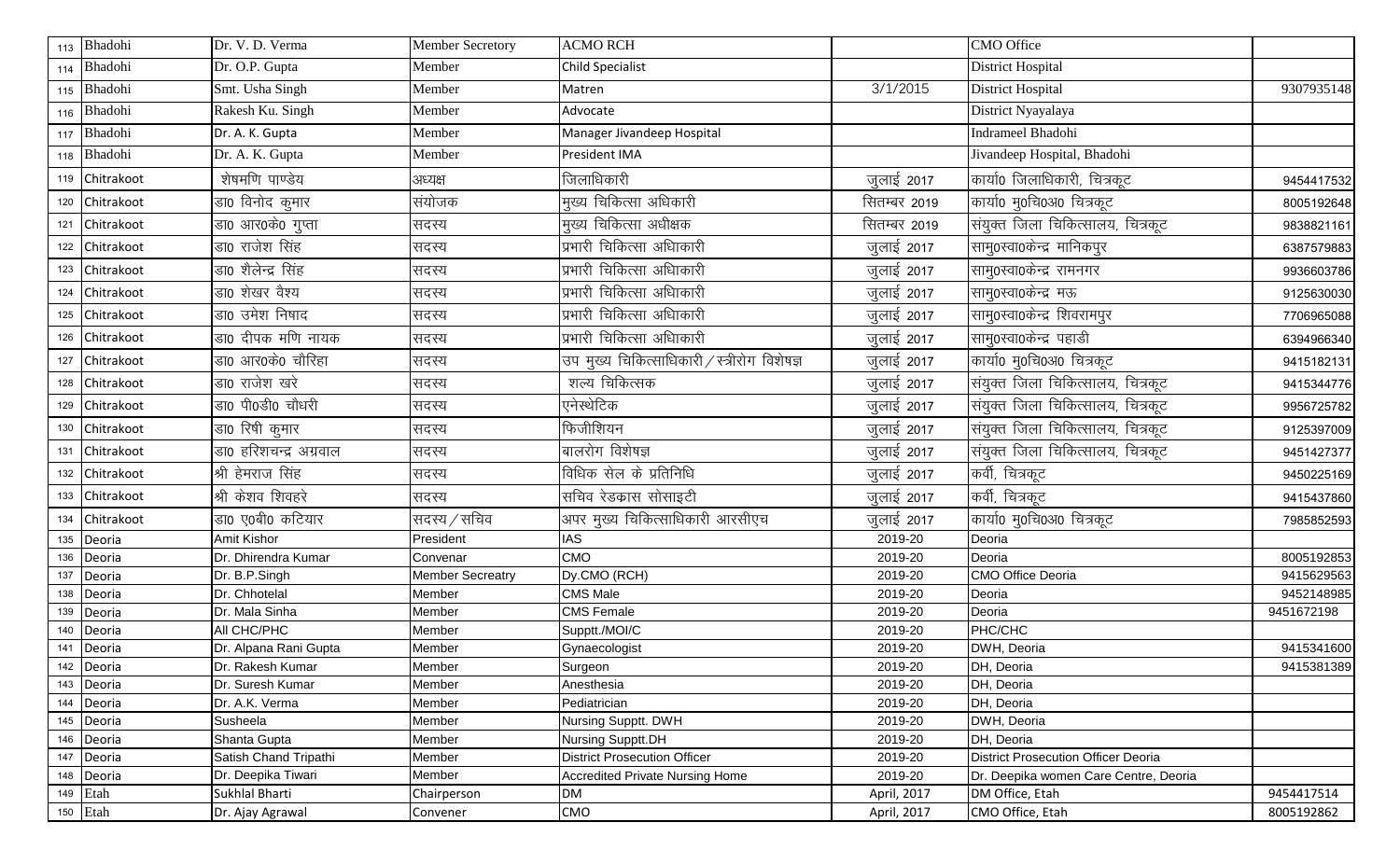| 151 | Etah         | Dr.Rajesh Agrawal           | Member                  | CMS (Male)                             | April, 2017                     | DMH, Etah                         | 9412277711   |
|-----|--------------|-----------------------------|-------------------------|----------------------------------------|---------------------------------|-----------------------------------|--------------|
|     | 152 Etah     | Dr. Pradeep Kumar           | Member                  | CMS (Female)                           | April, 2017                     | DWH, Etah                         | 9412484198   |
|     | 153 Etah     | Dr. R.N. Gupta              | <b>Member Scretary</b>  | <b>ACMO</b>                            | April, 2017                     | CMO Office, Etah                  | 8006674368   |
| 154 | Etah         | Dr. Anita Kumari            | Member                  | Gynaecologist                          | April, 2017                     | DWH, Etah                         | 9837604648   |
|     | 155 Etah     | Dr. R.N. Jindal             | Member                  | Orthopaedic Surgeon                    | April, 2017                     | DMH, Etah                         | 9411231631   |
| 156 | Etah         | Dr. Rakesh Dayal            | Member                  | Anaesthetist                           | April, 2017                     | DWH, Etah                         | 9412384797   |
| 157 | Etah         | Dr. Kuldeep Kumar           | Member                  | Paediatrician                          | April, 2017                     | DMH, Etah                         |              |
| 158 | Etah         | Sh. Roop Kishore Gautam     | Member                  | Privet Accredited Nursing Home         | April, 2017                     | Jalesar, Etah                     |              |
|     | 159 Etah     | Smt. Veera Denial           | Member                  | <b>Nursing Cadre</b>                   | April, 2017                     | DMH, Etah                         |              |
|     | 160 Etah     | Sh. P.K. Tripathi           | Member                  | District DGC                           | April, 2017                     | Collectrate, Etah                 |              |
| 161 | Etah         | Dr. Rajesh Saxena           | Member                  | Representative- FOGSI/IMA              | April, 2017                     | Court Road, Etah                  |              |
| 162 | Etah         | All MS/MOIc - Block CHC/PHC | Member                  | MS/MOIC                                | April, 2017                     | CHC/PHC, Etah                     |              |
| 163 | Faizabad     | Anuj Kumar Jha              | President               | District Magistrate                    | 2019                            | DM office                         | 9454417541   |
| 164 | Faizabad     | Dr C B Diwedi               | Convenor                | CMO                                    | 2019                            | CMO office                        | 8005192652   |
| 165 | Faizabad     | Dr Ajay Mohan               | <b>Member Secretary</b> | <b>ACMO</b>                            | 2019                            | CMO office                        |              |
| 166 | Faizabad     | Dr Vineeta Rai              | Member                  | <b>DGO</b>                             | 2017                            | <b>DWH</b>                        |              |
| 167 | Faizabad     | Dr S P Bansal               | Member                  | Surgeon                                | 2017                            | <b>DMH</b>                        |              |
| 168 | Faizabad     | Dr S K Shukla               | Member                  | Surgeon                                | 2017                            | <b>DWH</b>                        |              |
| 169 | Faizabad     | Dr Vikas Agarwal            | Member                  |                                        | 2017                            |                                   |              |
| 170 | Faizabad     | Geeta Srivastava            | Member                  |                                        | 2017                            |                                   |              |
| 171 | Farrukhabad  | MS Monika Rani              | Chair Person            | <b>DM</b>                              | Sep. 2017                       | Farrukhabad                       |              |
| 172 | Farrukhabad  | Dr.Chandshekher             | Member                  | CMO                                    | Feb.2019                        | Farrukhabad                       | 9454455304   |
| 173 | Farrukhabad  | Dr Dalvir Singh             | Member                  | <b>ACMO</b>                            | Sep.2017                        | Farrukhabad                       | 8077835500   |
| 174 | Farrukhabad  | Dr.Ashok Kumar              | Member                  | CMS (m) Physican                       | 2019                            | Farrukhabad                       |              |
| 175 | Farrukhabad  | Dr. Kaliash                 | Member                  | CMS (F) Paediatrician                  | 2017                            | Farrukhabad                       | 8840648004   |
| 176 | Farrukhabad  | Dr.Pradeep Kumar            | Member                  | Anesthist                              | 2018                            | Farrukhabad                       |              |
| 177 | Farrukhabad  | Dr.Krishna Boss             | Member                  | <b>DGO DWH</b>                         | 2017                            | Farrukhabad                       | 9454602508   |
| 178 | Farrukhabad  | Rizwan Ali                  | Member                  | <b>TSU</b>                             | 2019                            | Farrukhabad                       | 8948734929   |
| 179 | Farrukhabad  | Mahesh Yadav                | Member                  | <b>DGC Civil</b>                       | 2017                            | Farrukhabad                       |              |
| 180 | Farrukhabad  | Dr. Arvind Gupta            | Member                  | <b>IMA</b>                             | 2017                            | Farrukhabad                       |              |
| 181 | Farrukhabad  | Vimla                       | Member                  | Nursing Supt.                          | 2017                            | Farrukhabad                       |              |
| 182 | Farrukhabad  | Dr. Madhu Agrwal            | Member                  | DGO-CHC Kaimganj                       | 2019                            | Farrukhabad                       |              |
| 183 | Farrukhabad  | Dr. Kaliash                 | Member                  | Paediatrician                          | 2017                            | Farrukhabad                       |              |
| 184 | Fatehpur     | Mr.Sanjeev Singh            | Chairperson             | District Magistrate                    | Feb 2019 To Till date           | Fatehpur                          | 05180-224439 |
|     | 185 Fatehpur | Dr. Uma Kant Pandey         | Vice Chairperson        | <b>Chief Medical Officer</b>           | Sept 2018 to Till date Fatehpur |                                   | 9838775740   |
|     | 186 Fatehpur | Dr. Rekha Rani              | Member                  | <b>CMS</b>                             | Up to Till date                 | District Women Hospital Fatehpur  | 9935164138   |
| 187 | Fatehpur     | Dr. S.P Jauhari             | <b>Member Secretary</b> | ACMO RCH                               | Jun 2019 to Till date           | Fatehpur                          | 7985401345   |
| 188 | Fatehpur     | Dr. Ravi Anand              | Member                  | Surgeon                                | Up to Till date                 | District Hospital Fatehpur        | 8400226622   |
|     | 189 Fatehpur | Dr. K.V Chaudhary           | Member                  | Anesthetist                            | April 2018 to Till date         | District Women Hospital Fatehpur  | 63911997511  |
| 190 | Fatehpur     | Dr. Mool Chand              | Member                  | Child Specalist                        | Up to Till date                 | Fatehpur                          |              |
|     | 191 Fatehpur | Dr. Sunil Kumar Uttam       | Member                  | <b>Accredited Private Nursing Home</b> | Up to Till date                 | Near S.P Avas Civil line Fatehpur | 9918571436   |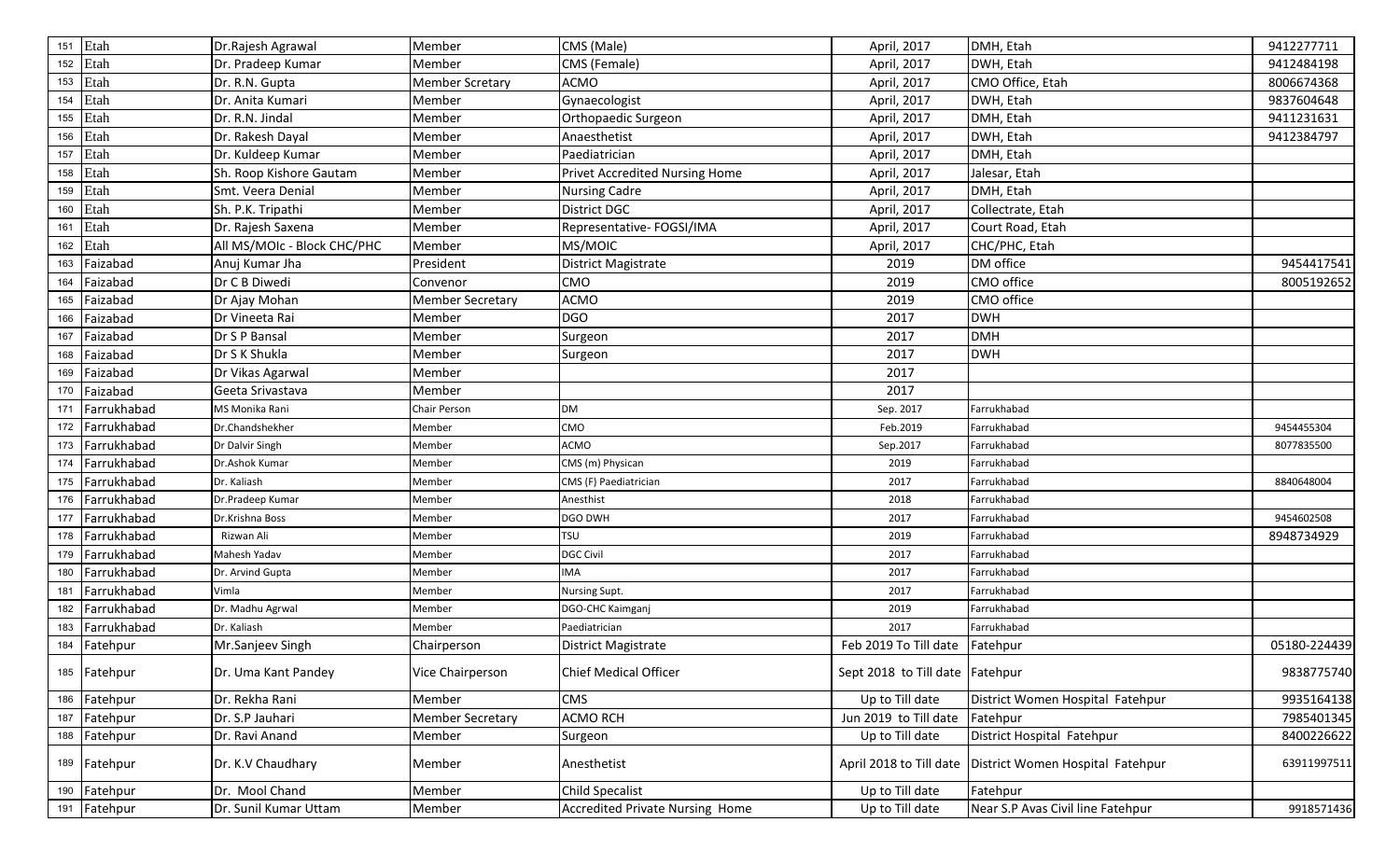|     | 192 Fatehpur  | Heera Mani              | Member                  | <b>Nursing Cader</b>                                           |                 | April 2018 to Till date   District Women Hospital Fatehpur | 9415000221               |
|-----|---------------|-------------------------|-------------------------|----------------------------------------------------------------|-----------------|------------------------------------------------------------|--------------------------|
|     | 193 Fatehpur  | Brijesh Kumar Shukla    | Member                  | District Level DGC                                             | Up to Till date | <b>District Court Campus</b>                               | 9236064446               |
| 194 | Fatehpur      | Dr. Tejman Singh        | Member                  | Representative FOGSI/IMA                                       | Up to Till date | IMA Presidence Near DM Avas Fatehpur                       | 9559045185               |
|     | 195 Fatehpur  |                         |                         |                                                                |                 |                                                            |                          |
| 196 | Firozabad     | श्री चन्द्र विजय सिंह   | अध्यक्ष                 | जिलाधिकरी                                                      | जून 2019        | सिविल लाईन फिरोजाबाद।                                      | 9454417510               |
| 197 | Firozabad     | डा0 एस0के0दीक्षित       | संयोजक                  | मुख्य चिकित्सा अधिकरी                                          | जनवरी 2017      | सिविल लाईन फिरोजाबाद।                                      | 9012089999               |
| 198 | Firozabad     | डा0 के0के0 गुप्ता       | सचिव सदस्य              | अपर मुख्य चिकित्साधिकारी-प0क0                                  | जून 2013        | सिविल लाईन फिरोजाबाद।                                      | 9536093111               |
| 199 | Firozabad     | डा0 साधना रौठार         | सदस्य                   | स्त्री रोग विशेषज्ञ                                            | फरवरी 2017      | जिला महिला चिकित्सालय, फिरोजाबाद।                          | 8005192704               |
| 200 | Firozabad     | डा0 राजवीर सिंह         | सदस्य                   | शल्य चिकित्सक                                                  | जनवरी 2015      | जिला चिकित्सालय , फिरोजाबाद।                               | 9412330834               |
| 201 | Firozabad     | डा0 आलोक कुमार          | सदस्य                   | ऐनेस्थेटिस्ट                                                   | जनवरी 2015      | जिला चिकित्सालय , फिरोजाबाद।                               | 9319201494               |
| 202 | Firozabad     | डा० एल०के० गुप्ता       | सदस्य                   | बाल रोग विशेषज्ञ                                               | जनवरी 2015      | जिला चिकित्सालय , फिरोजाबाद।                               | 9917369900               |
| 203 | Firozabad     | डा0 मिली अग्रवाल        | सदस्य                   | प्राईवेट एकीडिट नर्सिंग होम                                    | जनवरी 2015      | कमलेश नर्सिग होम फिरोजाबाद                                 | 9997599945               |
| 204 | Firozabad     | श्रीमती सुमन कुशवाहा    | सदस्य                   | नर्सिग कैडर                                                    | जनवरी 2015      | जिला महिला चिकित्सालय, फिरोजाबाद।                          | $\overline{\phantom{0}}$ |
| 205 | Firozabad     | श्री प्रभात कुमार नगीना | सदस्य                   | जनपद स्तर डी0जी0सी0                                            | 25 जनवरी 2019   | बार काउन्सिल फिरोजाबाद                                     |                          |
|     | 206 Firozabad | श्री जफर आलम            | सदस्य                   | प्रतिनिधि-स्वयंसेवी संस्था / अभिप्रमाणित निजी स्वास्थ्य संस्था | जनवरी 2015      | चाइल्ड लाइन फिरोजाबाद                                      | 9058207770               |
| 207 | Firozabad     | डा0 शिखा जैन            | सदस्य                   | प्रतिनिधि-FOGSI/IMA                                            | जनवरी 2017      | जैन नर्सिग हेाम फिरोजाबाद                                  | 8954000104               |
| 208 | Ghaziabad     | Ajay Shankar Pandey     | President               | D.M.                                                           | August, 17      | Ghaziabad                                                  | 8527240100               |
| 209 | Ghaziabad     | Dr. Narendra Gupta      | Convener                | <b>Chief Medical Officer</b>                                   | July, 17        | Ghaziabad                                                  | 9454455188               |
|     | 210 Ghaziabad | Dr, Sanjay Aggarwal     | <b>Member Secretary</b> | Dy. Chief Medical Officer/Nodal Officer-QA                     | April,17        | Ghaziabad                                                  | 9958665501               |
| 211 | Ghaziabad     | Dr. Deepa Tyagi         | Member                  | Chief Medical Superintendent(DWH)                              | April,17        | Ghaziabad                                                  | 9810636857               |
|     | 212 Ghaziabad | Dr. Naresh Vij          | Member                  | Chief Medical Superintendent(DCH)                              | April,17        | Ghaziabad                                                  | 9811082977               |
|     | 213 Ghaziabad | Dr. R.K.rana            | Member                  | Chief Medical Superintendent(MMG)                              | April,17        | Ghaziabad                                                  | 9958730038               |
| 214 | Ghaziabad     | Dr. D.M. Saxsena        | Member                  | Dy. CMO/Nodal Officer(NUHM)                                    | April,17        | Ghaziabad                                                  | 9810128524               |
|     | 215 Ghaziabad | Dr. G.P. Mathuria       | Member                  | Surgeon/MS, CHC Muradnagar                                     | January, 17     | Ghaziabad                                                  | 9953123012               |
| 216 | Ghaziabad     | Dr. Surynshu Ojha       | Member                  | Anesthetic                                                     | June, 16        | Ghaziabad                                                  | 9999020749               |
| 217 | Ghaziabad     | Dr. M.K. Singh          | Member                  | <b>MS-CHC Dasna</b>                                            | April, 16       | Ghaziabad                                                  | 8527147788               |
| 218 | Ghaziabad     | Dr. Sushil Siddharth    | Member                  | <b>MS-CHC Modinagar</b>                                        | April,16        | Ghaziabad                                                  | 9458610086               |
| 219 | Ghaziabad     | Dr. Neeraj Kumar        | Member                  | MOI/C- BPHC Bhojpur                                            | June, 16        | Ghaziabad                                                  | 8006674728               |
| 220 | Ghaziabad     | Smt. R.K. Singh         | Member                  | Nursing Superintendent-DWH                                     | April,17        | Ghaziabad                                                  |                          |
| 221 | Ghaziabad     | Sri. J.P. Mishra        | Member                  | Legal Cell representative                                      | April,17        | Ghaziabad                                                  | 9810354002               |
| 222 | Ghaziabad     | Dr. Vani Puri rawat     | Member                  | President-FOGSI                                                | April,17        | Ghaziabad                                                  | 9456830383               |
|     | 223 Ghaziabad | Miss. Komal             | Member                  | Representative-MAMTA(NGO)                                      | April, 17       | Ghaziabad                                                  |                          |
|     | 224 Ghaziabad | Dr. Richa Gupta         | Member                  | Krishna Family Hospital(Pvt Hospital)                          | April,17        | Ghaziabad                                                  |                          |
|     | 225 Ghaziabad | Dr. Apporva Kanth       | Member                  | <b>DQAC</b>                                                    | July, 18        | Ghaziabad                                                  |                          |
|     | 226 Ghazipur  | Sri K Bala Ji           | Chairperson             | District Magistrate, Ghazipur                                  | 05.12.2016      | Ghazipur                                                   | 9454417577               |
| 227 | Ghazipur      | Dr GC Mauriya           | Convener                | Chief Medical officer, Ghazipur                                | 05.12.2016      | Ghazipur                                                   | 8005192658               |
| 228 | Ghazipur      | Dr KK Verma             | <b>Member Secretary</b> | Add. Chief Medical office (FP)-Ghazipur                        | 05.12.2016      | Ghazipur                                                   | 9415974717               |
| 229 | Ghazipur      | Dr Vineeta Jaiswal      | Member                  | Sr. Consultant / Gynaecologist                                 | 05.12.2016      | Ghazipur                                                   | 9415256068               |
| 230 | Ghazipur      | Dr Tanveen Afroj        | Member                  | Pedt. DH Ghazipur                                              | 05.12.2016      | Ghazipur                                                   | 9415830065               |
|     | 231 Ghazipur  | Dr Rajni Rai            | Member                  | Pvt Accrediated Nurshing Home                                  | 05.12.2016      | Ghazipur                                                   | 9415231276               |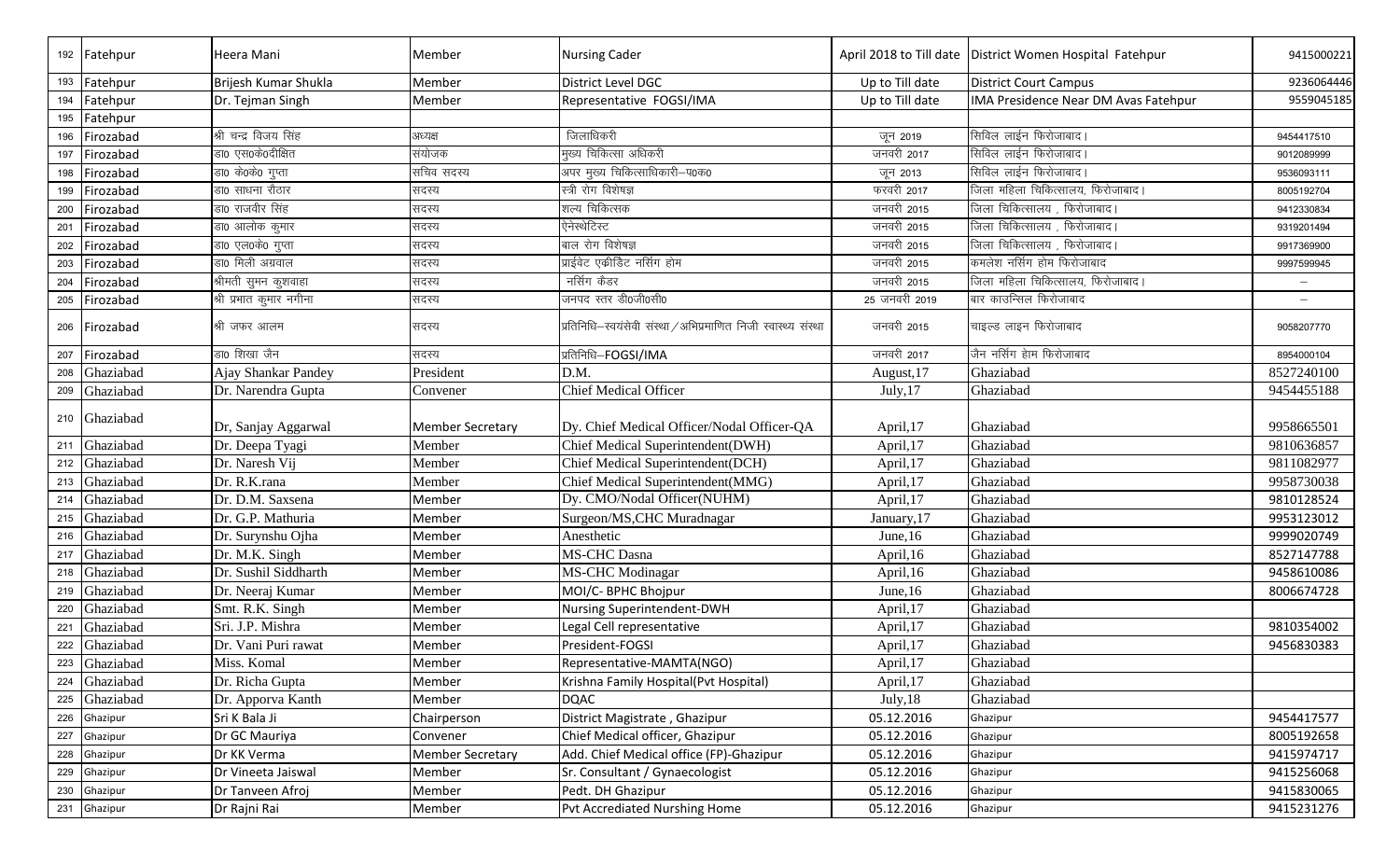| 232 | Ghazipur   | Dr Surjeet Vishkarma     | Member      | <b>Nurshing Cadre Ghazipur</b> | 05.12.2016 | Ghazipur                      | 9453361800 |
|-----|------------|--------------------------|-------------|--------------------------------|------------|-------------------------------|------------|
| 233 | Ghazipur   | Smt Bacchi Devi          | Member      | Distrtict Level DGC Ghazipur   | 05.12.2016 | Ghazipur                      | 9450724708 |
| 234 | Ghazipur   | Dr Bawan Das             | Member      | FOGGSI/IMA Ghazipur            | 05.12.2016 | Ghazipur                      | 9415231276 |
| 235 | Ghazipur   | Dr Rajni Rai             | Member      | NGO Ghazipur                   | 05.12.2016 | Ghazipur                      | 9415889191 |
| 236 | Gonda      | Dr.Nitin Bansal          | Chairman    | DM Gonda                       | 26/4/2018  | DM Gonda                      | 9454417537 |
| 237 | Gonda      | Dr.Madhu Gairola         | Convener    | CMO Gonda                      | 26/4/2018  | CMO Gonda                     | 8005192659 |
| 238 | Gonda      | Dr.Malick Alamgir        | Member      | Nodal QA Gonda                 | 26/4/2018  | <b>ACMO</b> Gonda             | 9415327558 |
| 239 | Gonda      | Dr. Dr Veerpal Singh     | Member      | CMS, DH, Gonda                 | 26/4/2018  | DH, Gonda                     | 8005192753 |
| 240 | Gonda      | Dr. A. P Misra           | Member      | CMS, DWH, Gonda                | 26/4/2018  | DWH, Gonda                    | 8005192752 |
| 241 | Gonda      | Dr. Lalita Kerkatta      | Member      | Gynaecologist                  | 26/4/2018  | DWH, Gonda                    | 9415454811 |
| 242 | Gonda      | Dr. V.K.Gupta            | Member      | Surgeon                        | 26/4/2018  | DH, Gonda                     |            |
| 243 | Gonda      | Dr. Yogendra Singh       | Member      | Surgeon                        | 26/4/2018  | DWH, Gonda                    | 9415077154 |
| 244 | Gonda      | Dr. Sameer Gupta         | Member      | Surgeon                        | 26/4/2018  | DH, Gonda                     |            |
| 245 | Gonda      | Dr. Ram Lakhan           | Member      | <b>Child Specialist</b>        | 26/4/2018  | DWH, Gonda                    | 9648067726 |
| 246 | Gonda      | Dr.Sushil Kumar          | Member      | <b>BAMS</b>                    | 26/4/2018  | QAC Con., CMO Off.            | 9453957933 |
| 247 | Gonda      | Superitendent            | Member      | <b>MBBS</b>                    | 26/4/2018  | <b>Targeted Facility</b>      |            |
| 248 | Gonda      | Mr. D.K.Mishra           | Member      | Matron, DH, Gonda              | 26/4/2018  | DH, Gonda                     |            |
| 249 | Gonda      | Mis Nurgis Khatun        | Member      | Matron, DWH, Gonda             | 26/4/2018  | DWH, Gonda                    | 7800968254 |
| 250 | Gonda      | Mr. Nirvikaar Singh      | Member      | Legal Cell                     | 26/4/2018  | CMO, Office, Gonda            |            |
| 251 | Gonda      | Dr. O.N.Pandey           | Member      | SCPM Hospital, Gonda           | 26/4/2018  | SCPM Hospital, Gonda          |            |
| 252 | Hapur      | Smt. Aditi Singh         | Chairperson | <b>DM</b>                      | Apr 2018   | Anand Vihar, Hapur            |            |
| 253 | Hapur      | Dr. Rajveer Singh        | Convener    | <b>CMO</b>                     | May 2018   | Modi Nagar Road, Hapur        | 9412125918 |
| 254 | Hapur      | Dr. Rekha Sharma         | Member      | <b>ACMO</b>                    | Sep 2017   | Modi Nagar Road, Hapur        | 9827078465 |
| 255 | Hapur      | Dr. Praveen Sharma       | Member      | Dy CMO                         | Nov 2012   | Modi Nagar Road, Hapur        | 9760034759 |
| 256 | Hapur      | Dr. Ravindra Kumar       | Member      | Gen. Surgeon                   | Jul 2013   | CHC Garh                      | 7055012255 |
| 257 | Hapur      | Dr. Atul Anand           | Member      | Eye Surgeon                    | Sep 2011   | CHC Hapur                     | 9891446385 |
| 258 | Hapur      | Dr. Dipti Malik          | Member      | Gynaecologist                  | 2014       | CHC Garh                      | 9313186001 |
| 259 | Hapur      | Dr. Praveen Gupta        | Member      | Anaesthetist                   | 2014       | CHC Garh                      | 9358211807 |
| 260 | Hapur      | Dr. Mahesh Chand         | Member      | Pathologist                    | 2017       | CHC Hapur                     | 7417018885 |
| 261 | Hapur      | Dr. Samrendra Rai        | Member      | Pediatrician                   | 2018       | <b>CHC Hapur</b>              | 9415869582 |
| 262 | Hapur      | Dr. V.P. Agrawal         | Member      | <b>IMA Secretary</b>           | 2018       | IMA, Hapur                    | 9837086124 |
| 263 | Hapur      | Sh. Satish Kumar         | Member      | <b>DPM</b>                     | Jan 2015   | <b>DPMU Hapur</b>             | 8171344400 |
| 264 | Hapur      | Sh. Ajeet Singh Adv.     | Member      | Legal Cell                     | 2018       | Hapur                         | 9927700140 |
| 265 | Hapur      | Smt. Ekta                | Member      | <b>Staff Nurse</b>             | 2019       | <b>CHC Hapur</b>              | 6396452142 |
|     | 266 Hardoi | श्री पुलकित खरे          | अध्यक्ष     | जिलाधिकारी                     | Dec/2017   | हरदोई                         | 9454417556 |
|     | 267 Hardoi | डा0 सुरेन्द्र कुमार रावत | संयोजक      | मुख्य चिकित्सा अधिकारी         | June/2018  | कोयल बाग कालोनी, हरदोई        | 9454455207 |
|     | 268 Hardoi | डा0 स्वामी दयाल          | सचिव सदस्य  | अपर मुख्य चिकित्साधिकारी-प0क0  | 2018       | हरदोई                         |            |
| 269 | Hardoi     | डा0 विशी रावत            | सदस्य       | स्त्री रोग विशेषज्ञ            | Sep/2016   | कोयल बाग कालोनी, हरदोई        | 8765530151 |
|     | 270 Hardoi | डा0 अशोक प्रियदर्शी      | सदस्य       | शल्य चिकित्सक                  | Sep/2016   | हरदोई                         | 9450377992 |
|     | 271 Hardoi | डा0 विकास चन्द्रा        | सदस्य       | एनेस्थेटिस्ट                   |            | जिला चिकित्सालय, पुरूष, हरदोई | 9532754206 |
|     | 272 Hardoi | डा0 सुनील कुमार          | सदस्य       | बाल रोग विशेषज्ञ               |            | जिला महिला चिकित्सालय, हरदोई  | 9919712119 |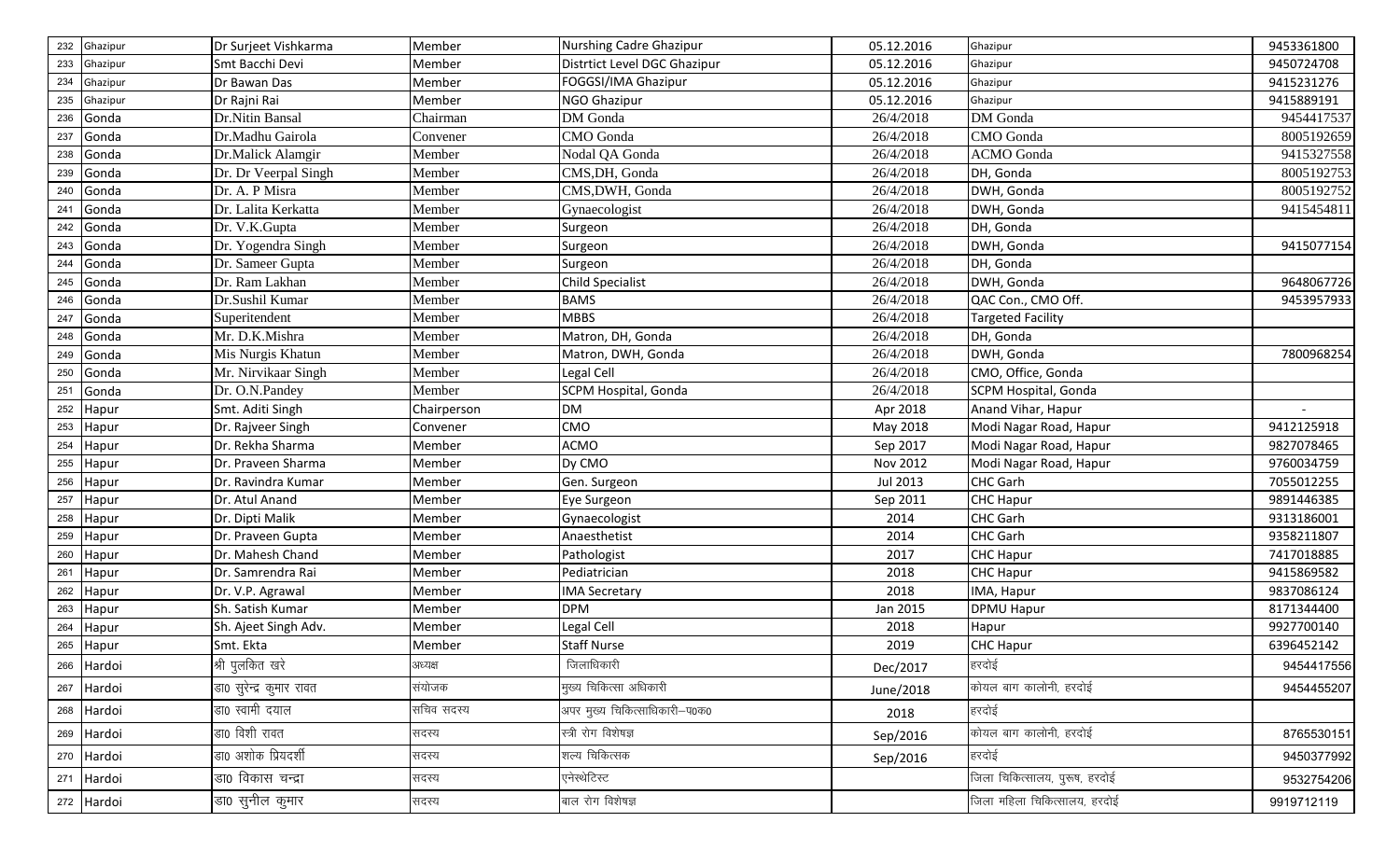|     | 273 Hardoi     | निर्मला नर्सिंग होम                     | सदस्य            | प्राईवेट एकीडिट नर्सिग होम                                      |            | नघेटा रोड, हरदोई                                             |            |
|-----|----------------|-----------------------------------------|------------------|-----------------------------------------------------------------|------------|--------------------------------------------------------------|------------|
|     | 274 Hardoi     | कोकिला                                  | सदस्य            | नर्सिग कैडर                                                     | Sep/2016   | जिला महिला चिकित्सालय, हरदोई                                 | 9936582518 |
|     | 275 Hardoi     | जनपद स्तर डी0जी0सी0                     | सदस्य            | जनपद स्तर डी0जी0सी0                                             | 2015       | नघेटा रोड, हरदोई                                             | 9415149616 |
|     | 276 Hardoi     | यूनिसेफ                                 | सदस्य            | प्रतिनिधि-स्वयंसेवी संस्था / अभिप्रमाणित निजी स्वास्थ्य संस्था  |            |                                                              | 8004933595 |
|     | 277 Hardoi     | डा0 विनोद शुक्ला                        | सदस्य            | प्रतिनिधि-FOGSI/IMA                                             | 2015       | रामदत्त चौराहा, हरदोई                                        |            |
| 278 | <b>Hathras</b> | श्री प्रवीण कुमार लक्षकार               | अध्यक्ष          | जिलाधिकारी                                                      | 26.03.2018 | जिलाधिकारी, कार्यालय हाथरस                                   | 9454417515 |
|     | <b>Hathras</b> | डा0 बृजेश राठौर                         | संयोजक           | मुख्य चिकित्सा अधिकारी                                          | 18.01.2018 | कार्यालय मुख्य चिकित्सा अधिकारी, हाथरस।                      | 8005192663 |
| 280 | <b>Hathras</b> | डा0 आई0वी0 सिंह                         | सदस्य            | मुख्य चिकित्सा अधीक्षक                                          | 18.01.2018 |                                                              | 9412216614 |
| 281 | Hathras        | डा0 मंजू अग्रवाल                        | सदस्य            | मुख्य चिकित्सा अधीक्षका                                         | 18.01.2018 | जिला महिला चिकित्सालय, हाथरस                                 | 9457411494 |
| 282 | <b>Hathras</b> | डा0 विजेन्द्र सिंह                      | सदस्य            | मुख्य चिकित्सा अधीक्षक                                          | 18.01.2018 | एम0डी0टी0बी0 हॉस्पीटल, हाथरस।                                | 7500554440 |
| 283 | <b>Hathras</b> | डा0 दानवीर सिंह                         | सदस्य            | प्रभारी चिकित्सा अधिकारी                                        | 18.01.2018 | सामु0स्वा0केन्द्र, सादाबाद।                                  | 8923833035 |
| 284 | Hathras        | डा0 प्रदीप रावत                         | सदस्य            | प्रभारी चिकित्सा अधिकारी                                        | 18.01.2018 | सामु0स्वा0केन्द्र, सासनी ।                                   | 8477875280 |
| 285 | <b>Hathras</b> | डा0 के0के0शर्मा                         | सदस्य            | प्रभारी चिकित्सा अधिकारी                                        | 18.01.2018 | सामु0स्वा0केन्द्र, सिकन्दराराऊ।                              | 9410002260 |
| 286 | Hathras        | डा0 प्रकाश मोहन                         | सदस्य            | प्रभारी चिकित्सा अधिकारी                                        | 18.01.2018 | सामु0स्वा0केन्द्र, सहपऊ।                                     | 9837917888 |
| 287 | Hathras        | डा0 रवि कौशिक                           | सदस्य            | प्रभारी चिकित्सा अधिकारी                                        | 18.01.2018 | सामु0स्वा0केन्द्र, हसायन।                                    | 8958563445 |
| 288 | Hathras        | डा0 एस0पी0 सिंह                         | सदस्य            | प्रभारी चिकित्सा अधिकारी                                        | 18.01.2018 | सामु0स्वा0केन्द्र, महौ।                                      | 9412391121 |
| 289 | Hathras        | डा0 विजय आनन्द                          | सदस्य            | प्रभारी चिकित्सा अधिकारी                                        | 18.01.2018 | सामु0स्वा0केन्द्र, मुरसान।                                   | 9319695181 |
| 290 | <b>Hathras</b> | डा0 वन्दना पाण्डे                       | सदस्य            | स्त्री रोग विशेषज्ञ                                             | 18.01.2018 | <u>जिला महिला चिकित्सालय हाथरस।</u>                          | 9458510292 |
| 291 | <b>Hathras</b> | डा0 रामलखन सिंह                         | सदस्य            | शल्य चिकित्सक                                                   | 18.01.2018 | सामु0स्वा0केन्द्र, सादाबाद।                                  | 9319137387 |
| 292 | <b>Hathras</b> | डा0 नवनीत अरोडा                         | सदस्य            | ई0एन0टी0 सर्जन                                                  | 18.01.2018 | जिला पुरूष चिकित्सालय, हाथरस।                                | 8273925208 |
| 293 | Hathras        | डा0 सूर्यप्रकाश                         | सदस्य            | आई सर्जन                                                        | 18.01.2018 | जिला पुरूष चिकित्सालय, हाथरस।                                | 9411684524 |
| 294 | <b>Hathras</b> | श्रीमती सुनीता सिंह                     | सदस्य            | नर्सिग कैडर                                                     | 18.01.2018 | जिला महिला चिकित्सालय हाथरस।                                 | 9457253674 |
|     | 295 Hathras    | श्री प्रमोद गुप्ता                      | सदस्य            | जनपद स्तर डी0जी0सी0                                             | 18.01.2018 | जनपद स्तर डी0जी0सी0, हाथरस।                                  | 9027352263 |
|     | 296 Hathras    | श्री अशोक कुमार                         | सदस्य            | प्रतिनिधि-स्वयंसेवी संस्था / अभिप्रमाणित निजी स्वास्थ्य संस्था  | 18.01.2018 | प्रतिनिधि रोटरी क्लब, हाथरस                                  |            |
|     | 297 Hathras    | डा0 सन्तोष कुमार                        | सदस्य सचिव       | अपर मुख्य चिकित्सा अधिकारी / नोडल अधिकारी, क्वालिटी<br>एश्योरेस | 18.01.2018 | कार्यालय मुख्य चिकित्सा अधिकारी, हाथरस।                      | 9897070512 |
| 298 | Hathras        | श्री आशीष कुमार शर्मा                   | सदस्य            | जिला परिवार नियोजन विशेषज्ञ                                     | 15.01.2019 | कार्यालय मुख्य चिकित्सा अधिकारी, हाथरस।                      | 8574762007 |
| 299 | Jalaun         | Dr.Manan Akhtar                         | Chairperson      | <b>DM</b>                                                       | $Jan-18$   | Urai-Jalaun                                                  |            |
|     | 300 Jalaun     | Dr. Alpana Bartariya                    | Vice Chairperson | <b>CMO</b>                                                      | $Jan-18$   | Urai-Jalaun                                                  |            |
| 301 | Jalaun         | Dr. A.k. Saxsena                        | Member           | <b>CMS</b>                                                      | $Jan-18$   | Urai-DMH                                                     |            |
|     | 302 Jalaun     | Dr. Sunita Banaudha                     | Member           | <b>CMS</b>                                                      | $Jan-18$   | Urai-DWH                                                     |            |
|     | 303 Jalaun     | Dr. B.M. Khair                          | Member           | <b>ACMO</b>                                                     | $Jan-18$   | Urai-Jalaun                                                  |            |
|     | 304 Jalaun     | Dr.P.C. Purohit                         | Member           | <b>IIM</b> President                                            | $Jun-18$   | Urai-Jalaun                                                  |            |
|     | 305 Jalaun     | Dr. Basant Lal                          | Member           | Surgen                                                          | $Jan-18$   | Urai-DMH                                                     |            |
|     | 306 Jalaun     | Dr. Sunil Kumar Agrawal                 | Member           | Anesthetic                                                      | $Jan-18$   | Urai-DMH                                                     |            |
| 307 | Jalaun         | Dr. Sanjiv Kumar Agrawal                | Member           | Pediatric                                                       | $Jan-18$   | Urai-DMH                                                     |            |
| 308 | Jalaun         | Dr. S.K Pal                             | Member           | Pediatric                                                       | $Jan-18$   | Urai-DWH                                                     |            |
| 309 | Jalaun         | <b>MOIC Kalpi</b>                       | Member           | <b>MOIC</b>                                                     | $Jan-18$   | CHC-Kalpi                                                    |            |
|     | 310 Jalaun     | MOIC Dakor, Pindari, Chiriya Ram Member |                  | <b>MOIC</b>                                                     | $Jan-18$   | CHC-Dakor, CHC-Pindari, PHC-Chiriya, CHC Rampura, PHC -Kutha |            |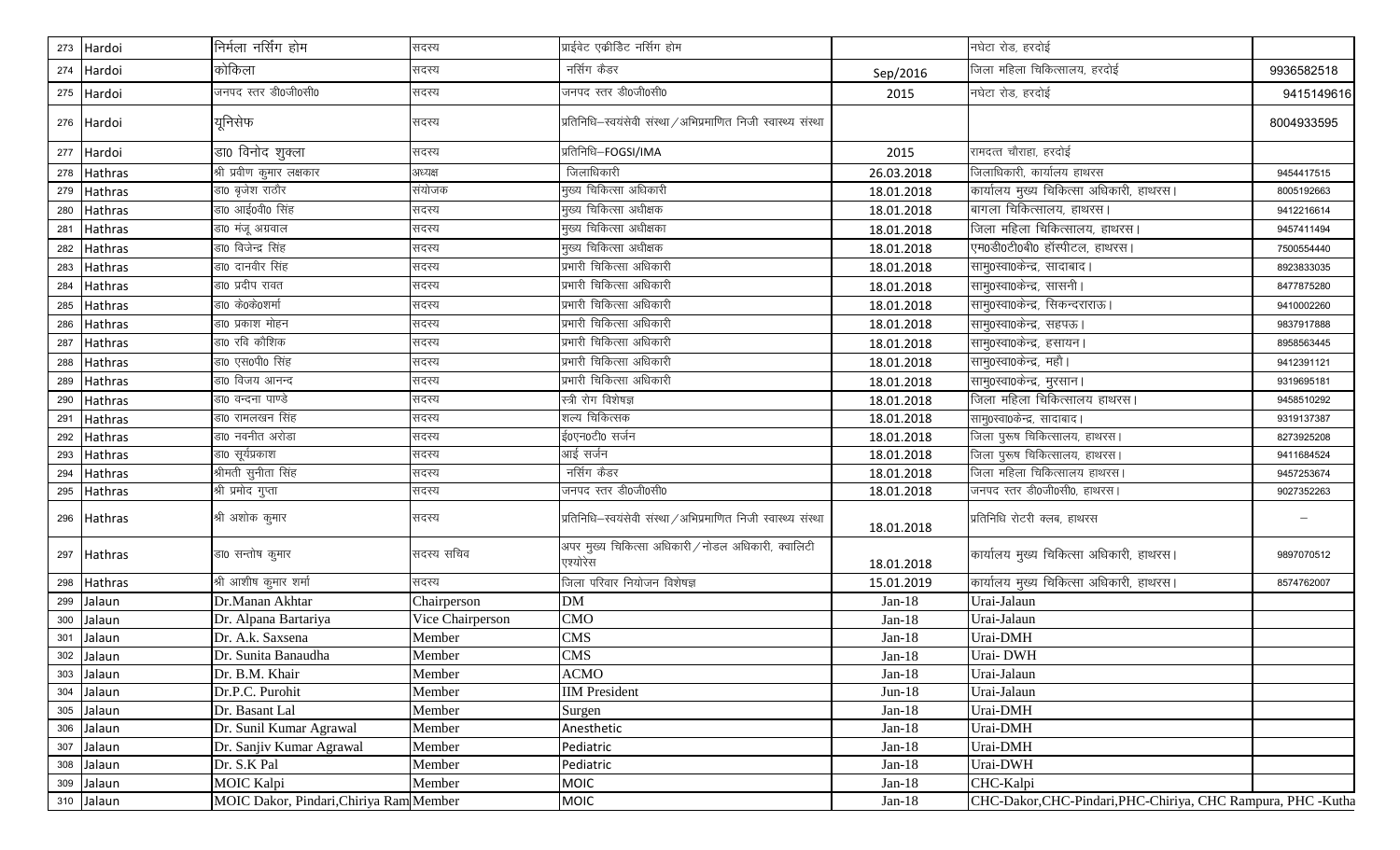| 311 | Jalaun           | Dr. Anjana Gupta        | Member                   | Private Doctor               | $Jan-18$              | Rajaram Kalawati Hospital Urai      |              |
|-----|------------------|-------------------------|--------------------------|------------------------------|-----------------------|-------------------------------------|--------------|
| 312 | Jalaun           | Dr. Mo Ahmad Riyaj      | Member                   | DGC Vidhik Sell              | $Jan-18$              | Urai-Jalaun                         |              |
| 313 | Jalaun           | Kamlesh Verma           | Member                   | Metran                       | $Jan-18$              | DH-Urai                             |              |
| 314 | Jalaun           | Vidya Devi              | Member                   | Sister                       | $Jan-18$              | DWH-Urai                            |              |
|     | 315 Jalaun       | Pravin Jadaun           | Member                   | <b>NGO</b>                   | $Jan-18$              | Urai-Jalaun                         |              |
| 316 | Jhanshi          | Sri. Shiv Sahay Awasthi | Chairperson              | <b>DM</b>                    | 2/3/2018              | <b>JHANSI</b>                       | 9454417547   |
| 317 | Jhanshi          | Dr. Sushil Prakash      | Convener                 | <b>CMO</b>                   | 5/27/2017             | CMO Office Jhansi                   | 9415509425   |
| 318 | Jhanshi          | Dr. Vashudha Agrawal    | Member                   | <b>CMS</b>                   | 11/19/2016            | <b>DWH</b> Jhansi                   | 9451655017   |
| 319 | Jhanshi          | Dr. Ravi Shankar        | Member                   | <b>MOIC</b>                  | 11/19/2016            | <b>MOIC</b> Badagaon                | 9450077949   |
| 320 | Jhanshi          | Dr. Soniya Singh        | Member                   | Surgeon                      | 11/19/2016            | DH Jhansi                           | 8126155955   |
| 321 | Jhanshi          | Dr. Kumud bala Gautam   | Member                   | Gynae                        | 11/19/2016            | <b>DWH Jhansi</b>                   | 9415359707   |
| 322 | Jhanshi          | Dr. A.K. Tripathi       | Member                   | <b>ACMO</b>                  | 11/19/2016            | CMO Office Jhansi                   | 941592678    |
| 323 | Jhanshi          | Dr. D.S. Gupta          | Member                   | Physician                    | 11/19/2016            | DH Jhansi                           | 9450074831   |
| 324 | Jhanshi          | Dr. Ravi Kant           | Member                   | Pedirtician                  | 11/19/2016            | DH Jhansi                           | 9415073211   |
| 325 | Jhanshi          | Dr. Rajni Verma         | Member                   | Metrin                       | 8/28/2014             | <b>DWH Jhansi</b>                   | 9415057566   |
| 326 | Jhanshi          | Shri Manish Yadav       | Member                   | District Govt. Advocate      | 11/19/2016            | <b>District Court Campus Jhansi</b> | 9415057566   |
| 327 | Jhanshi          | Dr. V.K. Gupta          | Member                   | President IMA                | 5/22/2017             | <b>IMA</b> Jhansi                   | 9918704568   |
| 328 | Jhanshi          | DR. N.K. Jain           | <b>Sectery Member</b>    | <b>ACMO</b>                  | 8/28/2014             | <b>CMO</b> Office Jhansi            | 9838091847   |
| 329 | Jhanshi          | Dr. Manish Khare        | Member                   | District Manager QA          | 5/22/2017             | CMO Office Jhansi                   | 9300485213   |
| 330 | Kannauj          | Mr. Raveendra Kumar     | Chairperson              | <b>DM</b>                    | $Nov-18$              | DM Office                           | 9454417555   |
| 331 | Kannauj          | Dr. Krishna Swaroop     | Co-ordinator             | CMO                          | Oct-17                | CMO Office, Kannauj                 | 9839030075   |
| 332 | Kannauj          | Dr. K.C. Rai            | Secretary Member         | <b>ACMO</b>                  | $Nov-16$              | CMO Office, Kannauj                 | 9044957044   |
| 333 | Kannauj          | Dr. Manpreet Kaur       | Member                   | Gynaecologist                | $Nov-16$              | Combined District Hospital, Kannauj | 9935503503   |
| 334 | Kannauj          | Dr. S. K. Singh         | Member                   | Surgeon                      | $Nov-16$              | Combined District Hospital, Kannauj | 9452433100   |
| 335 | Kannauj          | Dr. J. S. Randhawa      | Member                   | Anesthetist                  | $Nov-16$              | Combined District Hospital, Kannauj | 9919522702   |
| 336 | Kannauj          | Dr. Nitin Vaisya        | Member                   | Pediatrician                 | $Nov-16$              | Combined District Hospital, Kannauj | 9336843922   |
| 337 | Kannauj          | Ms. Gloria Rojlina      | Member                   | Nurse                        | $Nov-16$              | Combined District Hospital, Kannauj | 9450053753   |
| 338 | Kannauj          | Mr. Y.P.Singh           | Member                   | Advocate                     | $Nov-16$              | District Court, Kannauj             | 9839251250   |
| 339 | Kannauj          | Dr. Dileep Singh        | Member                   | <b>CMS</b> Medical College   | $Nov-16$              | Medical College, Tirwa, Kannauj     | 9415487268   |
| 340 | Kannauj          | Dr. Ajay Kumar          | Member                   | MO, CHC Gursahaiganj         | $Nov-16$              | CHC Gursahaiganj, Kannauj           | 9335074072   |
| 341 | Kanpur Dehat     | Mr Rakesh Kumar Singh   | Chairperson              | D.M.                         | 2017 to til Date      | Kanpur Dehat Mati                   | 05111-271433 |
| 342 | Kanpur Dehat     | Dr Heera Singh          | Convener                 | CMO                          | May 2018 to till Date | Kanpur Dehat Mati                   | 9454455311   |
| 343 | Kanpur Dehat     | Dr Mahendra Jatariya    | Convener/Member)         | Dy.CMO                       | 2014 to till Date     | Kanpur Dehat Mati                   | 9839394989   |
| 344 | Kanpur Dehat     | Dr Archna Srivasta      | Member                   | <b>DGO</b>                   | 2014 to till Date     | <b>DCH female Akbarpur</b>          | 9415066293   |
| 345 | Kanpur Dehat     | Dr Sandesh Katiyar      | Member                   | <b>Empaneled Surgeon</b>     | 2015 to till Date     | <b>APHC Aunha</b>                   | 9559777888   |
| 346 | Kanpur Dehat     | Dr Aneeta Kumari        | Member                   | Anesthetist                  | 2014 to till Date     | CHC Pukhrayan                       | 8004863985   |
| 347 | Kanpur Dehat     | Dr Amar Chandra         | Member                   | Peads                        | 2017 to till Date     | <b>DCH Male Akbarpur</b>            | 9936428204   |
| 348 | Kanpur Dehat     | Suneeta Sachan          | Member                   | SN                           |                       | <b>DCH</b> Female Akbarpur          |              |
| 349 | Kanpur Dehat     | Suman Rajpoot           | Member                   | TSU Const.                   |                       | HQ                                  | 8853733334   |
| 350 | Kanpur Nagar     | Mr. Vijay Vishwas Pant  | Chairperson              | District Magistrate          | 7/1/2018              | Disrict Court-Kanpur Nagar          |              |
| 351 | Kanpur Nagar     | Dr. Ashok Shukla        | Convener                 | <b>Chief Medical Officer</b> | 8/3/2017              | CMO Office, Ramadevi, Kanpur Nagar  | 9415001061   |
|     | 352 Kanpur Nagar | Dr. Rajesh Katiyar      | <b>Member Secretarty</b> | ACMO                         | 3/20/2017             | ACMO Office, Ramadevi, Kanpur Nagar | 9236934600   |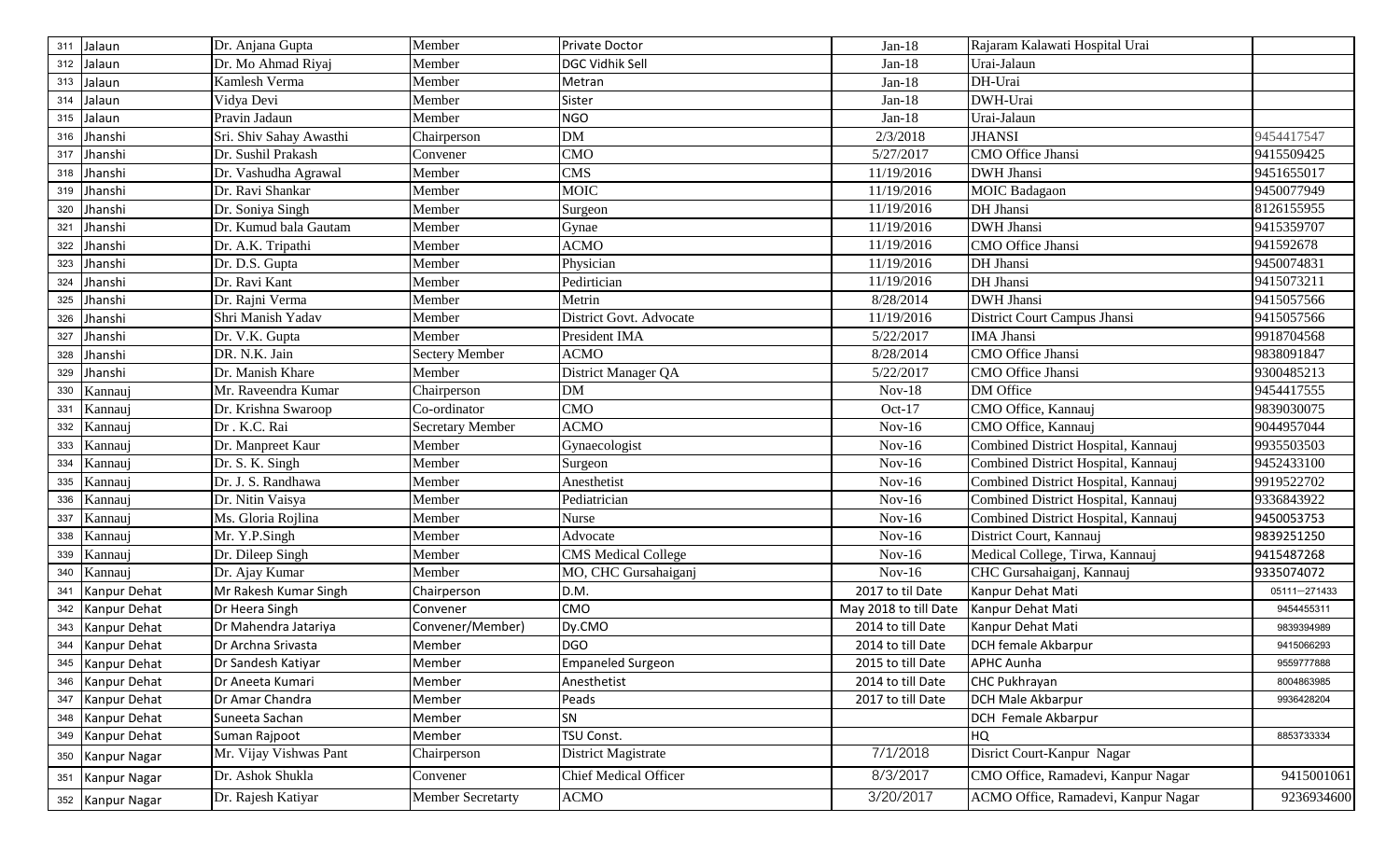| 353 | <b>Kanpur Nagar</b> | Dr. Neeta Rani              | Member                   | Gynaecologist                               | 3/20/2017  | Dufferin District Female Hospital, Bada Chauraha | 9305573339 |
|-----|---------------------|-----------------------------|--------------------------|---------------------------------------------|------------|--------------------------------------------------|------------|
| 354 | Kanpur Nagar        | Dr. Sanjeev Kumar           | Member                   | Surgeon                                     | 3/20/2017  | <b>UHM</b>                                       |            |
| 355 | Kanpur Nagar        | Dr, N.S. Rajpoot            | Member                   | Surgeon                                     | 3/20/2017  | CHC-Bhillaur, Block -Bhillaur, Kanpur Nagar      | 9839035324 |
| 356 | Kanpur Nagar        | <b>NA</b>                   | Member                   | <b>Child Spacialist</b>                     | 3/20/2017  |                                                  |            |
| 357 | Kanpur Nagar        | Dr. Asha Kochar             | Member                   | Reprsentative - Accridated Private Facility | 3/20/2017  | Population Services India                        | 9839604561 |
| 358 | Kanpur Nagar        | NA                          | Member                   | <b>Staff Nurse Cader</b>                    | 3/20/2017  |                                                  |            |
| 359 | Kanpur Nagar        | Shri Rajesh Yadav           | Member                   | <b>District DGC</b>                         | 3/20/2017  | ACMO Office, Ramadevi, Kanpur Nagar              | 9621373846 |
| 360 | Kanpur Nagar        | Dr. Manisha Agarwaal        | Member                   | FOGSI/IMA-Reprsentative                     | 3/20/2017  |                                                  |            |
| 361 | Kasganj             | Mr. Chandra Prakash         | Chairperson              | D.M.                                        | Mar-19     | DM Office                                        | 9454417516 |
| 362 | Kasganj             | Dr. Pratima Shrivastva      | Secretary                | <b>CMO</b>                                  | Sep-18     | <b>CMO Office</b>                                | 9839290898 |
| 363 | Kasganj             | Dr. Rajkishor               | Member                   | <b>CMS</b>                                  | $Jul-17$   | <b>DCH</b>                                       | 9411684403 |
| 364 | Kasganj             | Dr. Krishna Avtar           | Member                   | Surgeon                                     | Oct-15     | <b>DCH</b>                                       | 9759479578 |
| 365 | Kasganj             | Dr. Avinash Kumar           | Member                   | <b>NHM Nodal</b>                            | Oct-15     | <b>CMO Office</b>                                | 9412282051 |
| 366 | Kasganj             | Dr. Sandesh Aarikh          | Member                   | LMO                                         | Jun-18     | <b>DCH</b>                                       | 7906816003 |
| 367 | Kausambi            | Mr. Manish Kumar Verma      | Chairman                 | <b>District Magistrate</b>                  | 17.06.2016 | Collectrate                                      | 9454417519 |
| 368 | Kausambi            | Mr. Indrasen Singh          | Vice Chairman            | Chief Development Officer                   | 19.05.2018 | Vikas Bhawan                                     |            |
| 369 | Kausambi            | Dr. P.N. Chaturvedi         | Coordinator              | <b>Chief Medical Officer</b>                | 17.06.2016 | CMO-Office                                       | 9454455137 |
| 370 | Kausambi            | Dr. Deepak Seth             | Member                   | Chief Medical Supprintendent                | 31.07.2017 | <b>DCH</b>                                       | 9415636195 |
| 371 | Kausambi            | Dr. Chavi Jauhari           | <b>Member Secrettary</b> | Dy. CMO                                     | 20.12.2017 | CMO-Office                                       | 9451374085 |
| 372 | Kausambi            | Dr. Akhilesh                | Member                   | <b>DGO</b>                                  | 17.06.2016 | <b>DCH</b>                                       | 9336322221 |
| 373 | Kausambi            | Dr, V.k. Shukla             | Member                   | Surgeon                                     |            | Sirathu                                          |            |
| 374 | Kausambi            | Dr. Ashutosh Kumar          | Member                   | Anesthetic                                  | 17.06.2016 | <b>DCH</b>                                       | 8765195407 |
| 375 | Kausambi            | Dr. Ranjeet Kumar Nirmal    | Member                   | Pead.                                       | 17.06.2016 | <b>DCH</b>                                       | 9415117295 |
| 376 | Kausambi            | Dr. N.H. Azad               | Member                   | Pvt. Accrediated Nusing Home                | 17.06.2016 | Amir Bano Memorial Hospital                      | 9450631020 |
| 377 | Kausambi            | Shakuntala Devi             | Member                   | <b>Nursing Cadre</b>                        | 17.06.2016 | <b>DCH</b>                                       | 9621319439 |
| 378 | Kausambi            | Shri Shiv Sewak Ram Dwivedi | Member                   | <b>DGC</b>                                  | 17.06.2016 | Distt. Court                                     |            |
| 379 | Kausambi            | Dr. Neetu Kanojia           | Member                   | Member- Fogsi/IMA                           | 17.06.2016 | Tejmati Memorial Hospital                        | 9919494114 |
| 380 | Kausambi            | Dr. B.K. Singh              | Member                   | ACMO-NUHM                                   | 31.07.2017 | CMO-Office                                       | 7895004270 |
| 381 | Kausambi            | Dr. Hasnain Ahmad           | Member                   | Distt. Consultant- Quality Assurance        | 31.07.2017 | CMO-Office                                       | 7379654936 |
|     | 382 Kushinagar      | Dr Anil Kumar Singh         | Chairperson              | <b>DM</b>                                   | Apr-18     | Office of DM                                     | 9454417545 |
|     | 383 Kushinagar      | Dr Sudarshan Sonkar         | Convenar                 | CMO                                         | $Sep-19$   | Office of CMO                                    | 9454455382 |
|     | 384 Kushinagar      | Dr Bajrangi Pandey          | Member                   | <b>CMS</b>                                  | Apr-18     | Office of CMS                                    | 8005192768 |
|     | 385 Kushinagar      | Dr Rohit Kumar              | <b>Member Secretary</b>  | <b>DQC</b>                                  | $May-17$   | Office of CMO                                    | 9918488259 |
|     | 386 Kushinagar      | Dr Manjula Chaudhari        | Member                   | LMO                                         | Nov-16     | PPC PADRAUNA                                     | 9839480510 |
|     | 387 Kushinagar      | Dr Satish Singh             | Member                   | PEDIA                                       | Nov-16     | DCH KUSHINAGAR                                   | 9415828201 |
|     | 388 Kushinagar      | Dr Dilip                    | Member                   | ANETHE.                                     | Nov-16     | DCH KUSHINAGAR                                   | 9450515362 |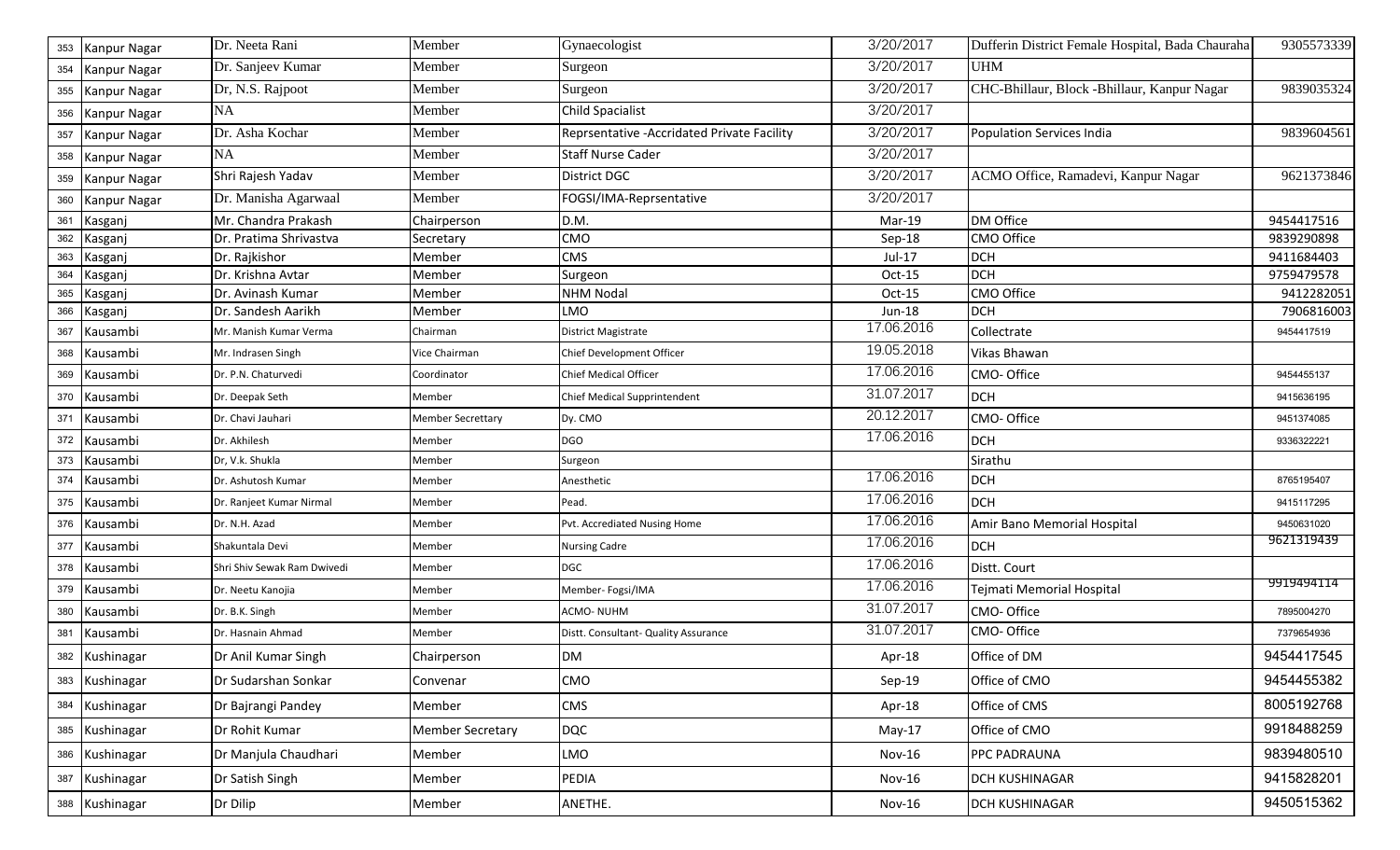| 389 | Kushinagar      | Dr Rajesh Kumar                               | Member                  | PHYSI.                               | <b>Nov-16</b> | <b>DCH KUSHINAGAR</b>                | 9415320159 |
|-----|-----------------|-----------------------------------------------|-------------------------|--------------------------------------|---------------|--------------------------------------|------------|
| 390 | Kushinagar      | Ms Gita                                       | Member                  | NUS. SUP.                            | <b>Nov-16</b> | <b>DCH KUSHINAGAR</b>                | 9565530421 |
| 391 | Kushinagar      | Mr R K Sahani                                 | Member                  | REPRESENTAIVE LEGAL CELL             | NOV 20016     |                                      | 9839429566 |
|     | 392 Kushinagar  | Dr Avdhesh Tiwari                             | Member                  | PVT. NUR. HOME                       | NOV 20016     | <b>BINA HOSPITOL, KASIA</b>          | 9451564440 |
|     | 393 Kushinagar  | Dr S P Singh                                  | <b>Member Secretary</b> | ACMO                                 | NOV 20016     | Office of CMO                        | 7860116990 |
|     | 394 Lalitpur    | Shri Manvendra Singh I.A.S.                   | अध्यक्ष                 | जिलाधिकारी                           | 2.3 वर्ष      | जिलाधिकारी ललितपुर                   | 9454417549 |
|     | 395 Lalitpur    | Dr. Pratap Singh CMO                          | उपाध्यक्ष               | मुख्य चिकित्सा अधिकारी               | 3.3 वर्ष      | मु0चि0अ0 कार्या0                     | 9415060292 |
| 396 | Lalitpur        | Dr.Ajay Bhale Nodal                           | सचिव                    | अपर मुख्य चिकित्सा अधिकारी           | 5 वर्ष        | मु0चि0अ0 कार्या0                     | 9450082613 |
| 397 | Lalitpur        | Dr.Geetanjali Gynecology                      | सदस्य                   | प्रसृति रोग बिशेषज्ञ                 | 7 वर्ष        | जिला महिला चिकि0                     | 8004515171 |
| 398 | Lalitpur        | Dr.D.K.Raj Surgeon                            | सदस्य                   | वरिष्ठ परामर्शदाता                   | 7 वर्ष        | जिला पुरूष चिकि0                     | 9415586740 |
| 399 | Lalitpur        | Dr.Chatan Raj Anesthetics                     | सदस्य                   | चिकित्सा अधिकारी                     | 7 वर्ष        | जिला पुरूष चिकि0                     | 9453673017 |
|     | 400 Lalitpur    | Dr.Rajendra Prasad<br>Paedritrician           | सदस्य                   | वरिष्ठ परामर्शदाता                   | 7 वर्ष        | जिला पुरूष चिकि0                     | 9415166393 |
|     | 401 Lalitpur    | Dr. D.C. Dohre DYCMO (RCH)                    | सदस्य                   | उप मुख्य चिकित्सा अधिकारी            | 7 वर्ष        | म्0चि0अ0 कार्या0                     | 9918334181 |
|     | 402 Lalitpur    | Smt Ister Mashiha                             | सदस्य                   | मैटर्न                               | 7 वर्ष        | जिला पुरूष चिकि0                     | 9532725925 |
|     | 403 Lalitpur    | Shri Indra Pal Singh Yadav<br>D.G.C. Civil    | सदस्य                   | डी0जी0सी0 सिविल                      | 7 वर्ष        | जिला न्याया0 कोर्ट                   | 9451832315 |
|     | 404 Lalitpur    | Sociaty for Pragati Bharat NGO                | सदस्य                   | एन0जी0ओ0                             | 7 वर्ष        | ललितपुर                              |            |
|     | 405 Lalitpur    | <b>IMA Representative</b><br>(Dr.R.K.Agrawal) | सदस्य                   | आई०एम०ए० प्रतिनिधि                   | 7 वर्ष        | ललितपुर                              | 9452683700 |
|     | 406 Lalitpur    | Dr. Tarique Parvez Ansari                     | सदस्य                   | जिला परामर्शदाता क्वालिटी एश्योरेन्स | 3.6 वर्ष      | ललितपुर                              | 9301127573 |
| 407 | Maharajganj     | Mr. Amarnath Upadhyay                         | Chairperson             | <b>DM</b>                            | $Mar-18$      | Collector office                     | 9454417546 |
| 408 | Maharajganj     | Dr. K.S Pandey                                | Convener                | <b>CMO</b>                           | Aug- $17$     | Chief Medical Officer office         | 8000519278 |
| 409 | Maharajganj     | Dr. R.B. Ram                                  | Member                  | <b>CMS</b>                           | Apr-16        | <b>District Cambind Hospital</b>     | 8005192766 |
| 410 | Maharajganj     | Dr. Rajendra prasad                           | <b>Member Secretary</b> | <b>ACMO</b>                          | Apr-16        | <b>Chief Medical Officer office</b>  | 9452936809 |
| 411 | Maharajganj     | Dr. R.R. Rai                                  | Member                  | Surgeon                              | Apr-16        | <b>District Cambind Hospital</b>     | 9415824813 |
|     | 412 Maharajganj | Dr. V.K Dubey                                 | Member                  | Anesthetist                          | Apr-16        | District Cambind Hospital            | 8004844128 |
|     | 413 Maharajganj | Dr. R.P. Rai                                  | Member                  | Pediatrician                         | Apr-16        | <b>District Cambind Hospital</b>     | 9565468637 |
|     | 414 Maharajganj | Dr. Rashmi srivastava                         | Member                  | Private Academy Nursing Home         | Apr-16        | <b>ShubhraMaternity Nursing Home</b> | 9621922920 |
|     | 415 Maharajganj | Dr. C.P Singh                                 | Member                  | Representative                       | Apr-16        | Niket Post office Maharajganj        | 9450937878 |
|     | 416 Maharajganj | Dr. Rajendra prasad                           | Member                  | Nodal Officer Q.A.C                  | Apr-16        | Chief Medical Officer office         | 9452936809 |
|     | 417 Maharajganj | Dr. I.A Ansari                                | Member                  | <b>DIO</b>                           | $May-17$      | Chief Medical Officer office         | 9450434848 |
|     | 418 Maharajganj | Dr. Santosh Kumar Ojha                        | Member                  | District Consultant Q.A.C            | May- $17$     | Chief Medical Officer office         | 9450878415 |
|     | 419 Maharajganj | Mr. pahalad kumar                             | Member                  | Nursing Cadre                        | Apr-16        | District Cambind Hospital            | 9451474171 |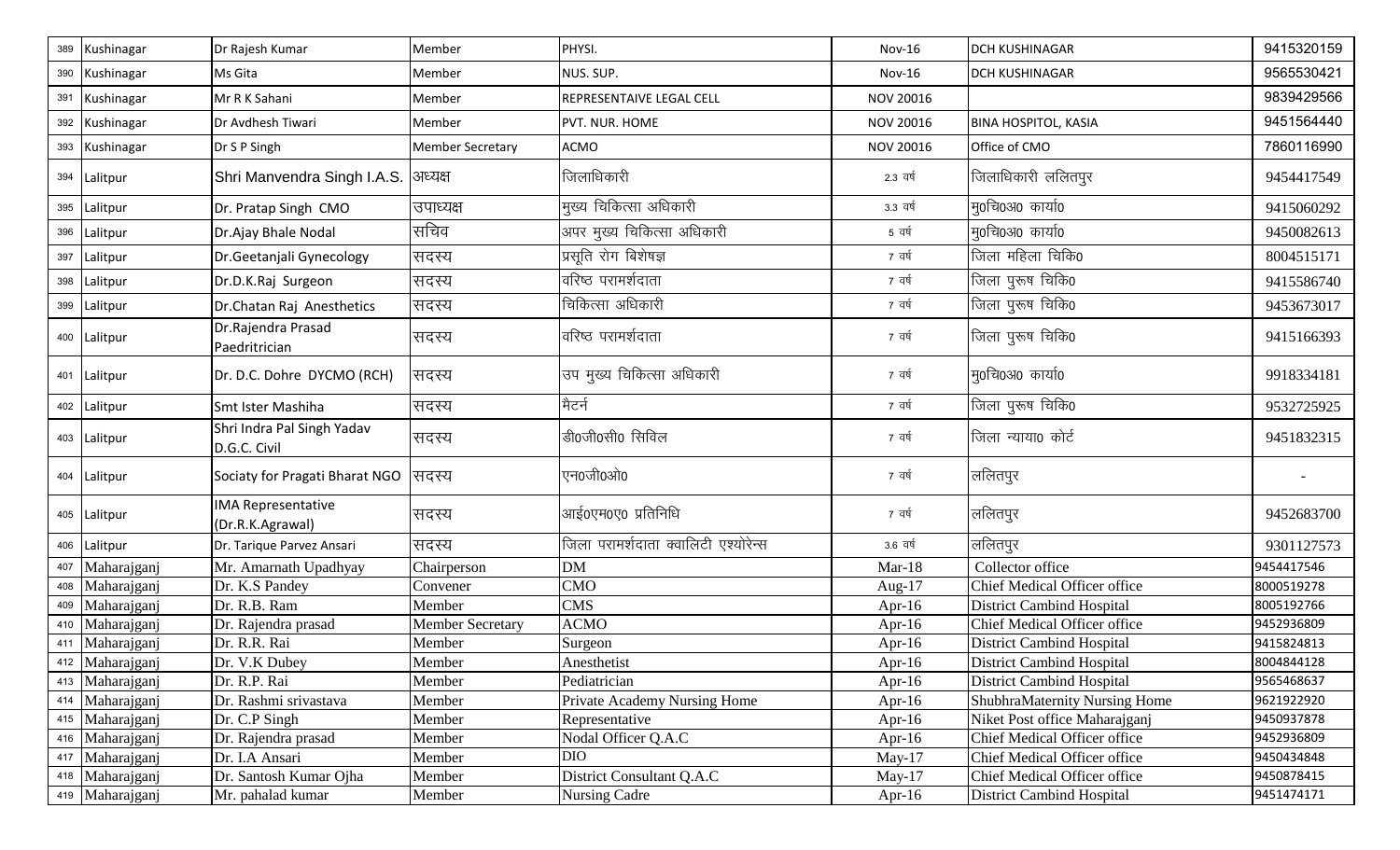| 420 | Maharajganj | Mr. Shyammohan Pandey       | Member                  | District level D.G.C             | Apr-16                        | Civil court maharajganj              | 9839070641 |
|-----|-------------|-----------------------------|-------------------------|----------------------------------|-------------------------------|--------------------------------------|------------|
| 421 | Maharajganj | Dr Shalini Verma            | Member                  | MO                               | $Jul-18$                      | <b>CHC Paratawal</b>                 | 9236162114 |
| 422 | Mahoba      | Shri Awadesh Kumar Tiwari   | Chairperson             | <b>District Magistrate</b>       | <b>July 2019</b>              | Collectorate Mahoba                  | 9454417534 |
| 423 | Mahoba      | Dr Suman                    | Convenor                | Chief Medical Officer            | May 2018                      | CMO Office Mahoba                    | 8005192679 |
| 424 | Mahoba      | Dr Surendra Prasad          | Member Secretary        | Addl. Chief Medical Officer (FP) | November 2016                 | CMO Office Mahoba                    | 9839627166 |
| 425 | Mahoba      | Dr S K Verma                | Member                  | Gynecologist                     | November 2016                 | District Hospital Mahoba             | 9415542312 |
| 426 | Mahoba      | Dr D K Sullere              | Member                  | Surgeon                          | November 2016                 | District Hospital Mahoba             | 9450271287 |
| 427 | Mahoba      | Dr S P Singh                | Member                  | Aneasthetist                     | November 2016                 | District Hospital Mahoba             | 9415153309 |
| 428 | Mahoba      | Dr R P Mishra               | Member                  | Pediatrician                     | November 2016                 | District Hospital Mahoba             | 9415497030 |
| 429 | Mahoba      |                             | Member                  | Private Accredited Nursing Home  | November 2016                 |                                      |            |
| 430 | Mahoba      | Smt Bhanu Ahirwar           | Member                  | <b>Nursing Cadre</b>             | November 2016                 | District Hospital Mahoba             | 8546042833 |
| 431 | Mahoba      | Sh Indrpal Singh            | Member                  | District DGC                     | November 2016                 | District & Session Court Mahoba      | 9415331848 |
| 432 | Mahoba      | Dr Awaneesh Shivhare        | Member                  | Representative-FOGSI/IMA         | November 2016                 | Mahoba                               | 9415589718 |
| 433 | Mainpuri    | Sri Pramod Kumar Uppadhayay | Chair Person            | District Magistrat               | $\overline{\phantom{a}}$      | Collectrot, Mainpuri                 | 9454417511 |
| 434 | Mainpuri    | Dr Ashok Kumar Pandey       | Convener                | CMO                              | $\overbrace{\phantom{aaaaa}}$ | CMO Office, Mainpuri                 | 8005192680 |
| 435 | Mainpuri    | Dr G P Shukla               | Sec. Member             | ACMO (RCH)                       |                               | CMO Office, Mainpuri                 | 9838924060 |
| 436 | Mainpuri    | Dr Uma Chaudhary            | Gynee                   | Member                           |                               | District Women Hospital, Mainpuri    | 9458891833 |
| 437 | Mainpuri    | Dr Gaurav Pareek            | Surgen                  | Member                           |                               | District Hospial, Mainpuri           | 9458284421 |
| 438 | Mainpuri    | Dr Ashutosh Mishra          | Anesthitic              | Member                           |                               | <b>CHC Bewer</b>                     | 8115508004 |
| 439 | Mainpuri    | Dr R K Sagar                | Child Specilist         | Member                           |                               | <b>District Hospital</b>             | 9412690094 |
| 440 | Mainpuri    | Neelam                      | Mettren                 | Member                           | $\hspace{0.05cm}$             | District Women Hospital, Mainpuri    | 7351858567 |
| 441 | Mainpuri    | Usman Ali                   | Govt Loyer              | Member                           |                               | Collectrot, Mainpuri                 |            |
| 442 | Mathura     | Sarvagya Ram Mishra         | Chairperson             | <b>DM</b>                        | 12.01.2019                    |                                      |            |
| 443 | Mathura     | Dr.Sher Singh               | Convener                | CMO                              |                               | CMO Office Mathura                   | 8005192681 |
| 444 | Mathura     | Dr.Dilip Kumar              | <b>Member Secretary</b> | ACMO RCH-Nodal Officer QAC       |                               | CMO Office Mathura                   | 9837701429 |
| 445 | Mathura     | Dr.Ramvir Singh             | Member                  | MS-CHC                           |                               |                                      |            |
| 446 | Mathura     | Dr.Amit                     | Member                  | MO-PHC                           |                               |                                      |            |
| 447 | Mathura     | Dr.Rajeev Gupta             | Member                  | Nodal-NUHM                       |                               | CMO Office Mathura                   |            |
| 448 | Mathura     | Dr.Anita Sharma             | Member                  | Obs& Gyne                        |                               | <b>DWH Mathura</b>                   |            |
| 449 | Mathura     | Dr.Ramesh Chandra           | Member                  | Surgeon                          |                               | DH Mathura                           | 9412561338 |
| 450 | Mathura     | Devendra Mohan              | Member                  | Anesthetist                      |                               |                                      |            |
| 451 | Mathura     | R K Verma                   | Member                  | Physicisian                      |                               |                                      |            |
| 452 | Mathura     | Dr. Kishor Mathur           | Member                  | Paediatrician                    |                               | DWH Mathura                          |            |
| 453 | Mathura     | Dr. Vinita Das              | Member                  | Metron-DH                        |                               | DH Mathura                           |            |
| 454 | Mathura     | Ravindra Kumar              | Member                  | District Level DGC               |                               |                                      |            |
| 455 | Mathura     | Dr.Varsha Tiwari            | Member                  | From Acredited Pvt. Hospital     |                               | B L Tiwari Memorial Hospital Mathura | 9997188464 |
|     | 456 Mathura | Dharmendra Tripathi         | Member                  | <b>NGO Partner</b>               |                               |                                      |            |
| 457 | Mathura     | A K Gupta                   | Member                  | NGO Partner-Janani               |                               |                                      |            |
| 458 | Meeruth     | Sri Anil Dhingara           | Chairperson             | District Megistrate              | 2017-18                       | DM Office Meerut                     | 9454417566 |
| 459 | Meeruth     | Dr.Rajkumar                 | Convener                | <b>CMO</b>                       | 2017-18                       | CMO Office Meerut                    | 9411022892 |
| 460 | Meeruth     | Dr.Pooja Sharma             | <b>Member Secretary</b> | ACMO                             | 2017-18                       | <b>CMO Office Meerut</b>             | 9837023494 |
| 461 | Meeruth     | Dr.Veer Singh               | Member                  | <b>Empaneled Surgeon</b>         | 2017-18                       | <b>DWH Meerut</b>                    | 9759225815 |
|     | 462 Meeruth | Dr.Ishwar Devi Batra        | Member                  | <b>Empaneled Gynaecologist</b>   | 2017-18                       | <b>DWH Meerut</b>                    | 9997272454 |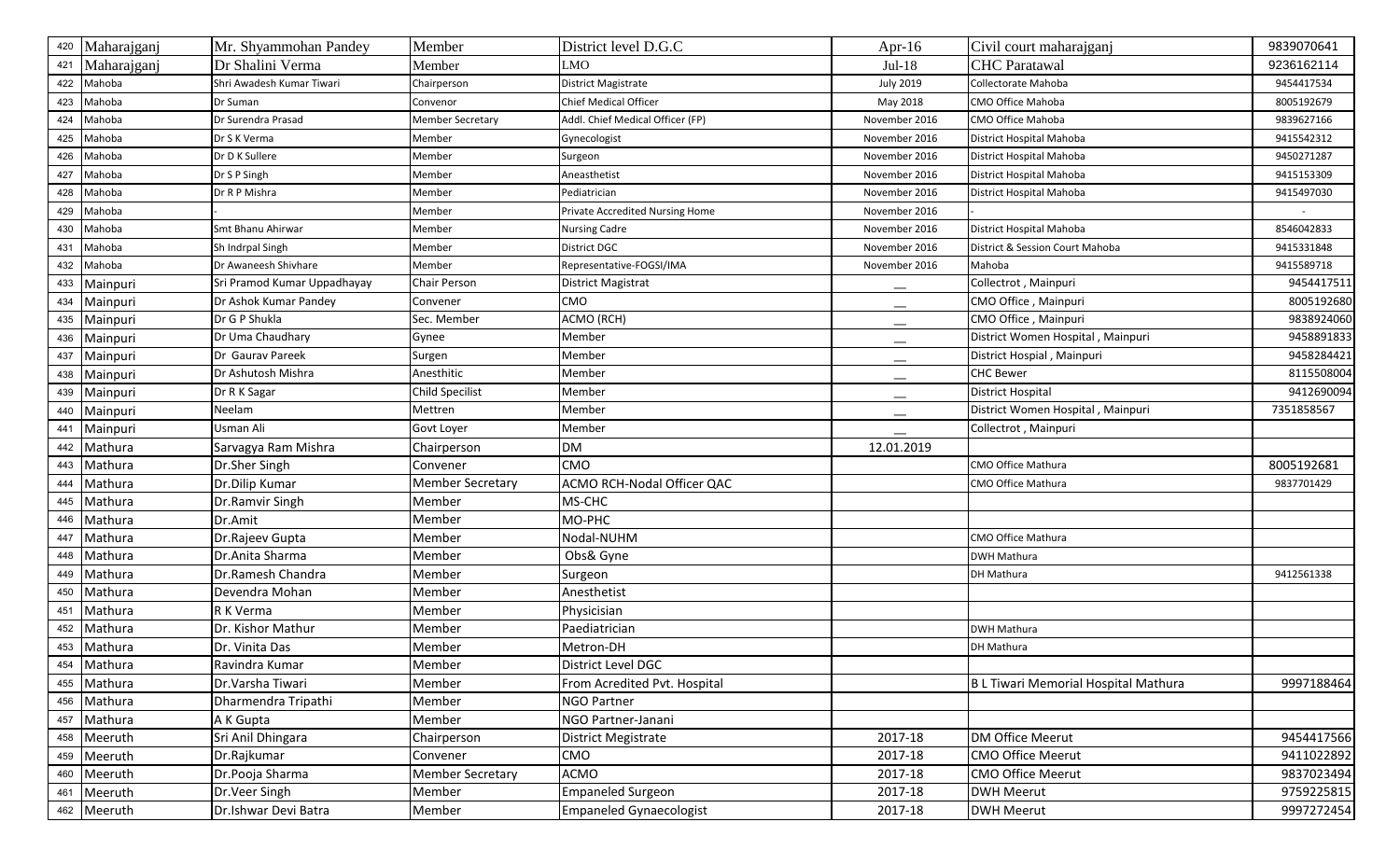| 463 | Meeruth           | Dr.Pradeep Sharma        | Member                  | <b>Emapaneled Anaesthetist</b>             | 2017-18    | <b>CHC Daurala</b>                      | 9411816766 |
|-----|-------------------|--------------------------|-------------------------|--------------------------------------------|------------|-----------------------------------------|------------|
| 464 | Meeruth           | Dr.Ramveer Singh Tevatia | Member                  | Child specialist                           | 2017-18    | <b>DWH Meerut</b>                       | 9457614051 |
| 465 | Meeruth           | <b>Anand Hospital</b>    | Member                  | Pvt.Hospital                               | 2017-18    | Pvt.Hospital Meerut                     |            |
| 466 | Meeruth           | Smt. Asha Dogra          | Member                  | <b>Nursing Cader</b>                       | 2017-18    | <b>DWH Meerut</b>                       | 9837163925 |
| 467 | Meeruth           | Sri Nagendra Yadav       | Member                  | Govt. Advocate                             | 2017-18    | District Court, Meerut                  | 9411262242 |
| 468 | Meeruth           | Dr.Manjula Lakhan Pal    | Member                  | <b>IMA Representative</b>                  | 2017-18    | <b>IMA</b>                              |            |
| 469 | Mirzapur          | Sri.Anurag Patel         | Chairperson             | <b>DM</b>                                  | 23.04.2017 | Collectrate MZP                         | 9454417567 |
| 470 | Mirzapur          | Dr.O.P.Tiwari            | Convenor                | <b>CMO</b>                                 | 27.10.2017 | CMO-MZP                                 | 9454455171 |
| 471 | Mirzapur          | Dr.R.S.Ram               | Member secretary        | ACMO-RCH                                   | 16.07.2016 | CMO-MZP                                 | 9838626313 |
|     | 472 Mirzapur      | Dr.Manju Lata            | Member                  | Gynaecologist                              | 16.07.2016 | <b>DWH</b>                              | 9450333675 |
| 473 | Mirzapur          | Dr. Sanjay Pandey        | Member                  | Surgeon                                    | 16.07.2016 | <b>DWH</b>                              | 9451623007 |
| 474 | Mirzapur          | Dr.Naveen Kumar          | Member                  | Anaesthetic                                | 18.05.2019 | DH                                      |            |
|     | 475 Mirzapur      | Dr.R.K.Singh             | Member                  | <b>Child Specialist</b>                    |            | DH                                      |            |
| 476 | Mirzapur          | Dr.Archana Kasera        | Member                  | private nusing home                        | 29.09.16   | jagat saaw gali dakajganj               | 9532337126 |
| 477 | Mirzapur          | Smt.Panmati              | Member                  | <b>Nursing</b>                             | 29.09.16   | <b>DH</b>                               | 8005489696 |
|     | 478 Mirzapur      | Sri.Asutosh Agrwal       | Member                  | <b>DGC</b>                                 |            | District court                          | 9415206351 |
|     | 479 Moradabad     | Shri Rakesh Kumar        | Chairperson             | <b>DM</b>                                  | $May-16$   | Civil Line Moradabad                    | 9415906240 |
| 480 | Moradabad         | Dr. Vinita Agnihotri     | Convener                | <b>CMO</b>                                 | 07.07.2017 | Civil Line Moradabad                    | 9412237224 |
| 481 | Moradabad         | Dr. Deepak verma         | <b>Member Secretary</b> | <b>ACMO</b>                                | 01.05.2018 | Civil Line Moradabad                    | 9012588380 |
| 482 | Moradabad         | Dr. Sujata Gautam        | Member                  | Gyne                                       | 14.07.2017 | Civil Line Moradabad                    | 9456484484 |
| 483 | Moradabad         | Dr. V. K. Goyal          | Member                  | <b>MS</b>                                  | 26.04.2014 | Civil Line Moradabad                    | 9412746110 |
| 484 | Moradabad         | Dr. Rajeev Kr. Sharma    | Member                  | Anes                                       | 14.072017  | Civil Line Moradabad                    | 9759010757 |
| 485 | Moradabad         | Dr. Sandeep Gupta        | Member                  | <b>MS CHC Bilari</b>                       | 14.072017  | <b>Bilari</b>                           | 9401404422 |
| 486 | Moradabad         | Smt. Shalini Bhatnagar   | Member                  | Metrine                                    | 26.04.2016 | Civil Line Moradabad                    | 9837032926 |
| 487 | Moradabad         | Shri. Shiv Kr. Rana      | Member                  | Legal Advisor                              | 01.05.2018 | Civil Line Moradabad                    | 9837032828 |
| 488 | Moradabad         | Ravi Gangal              | Member                  | Member                                     | 14.02.2017 | Muskan Nursing Home Moradabad           | 9897280601 |
| 489 | Moradabad         | Dr. Sudeep Kaur          | <b>FOGSI</b>            | Member                                     | 14.07.2017 | Amrit Nursing Home Buddhi Vihar         | 8791018765 |
| 490 | Muzaffarnagar     | Dr P S Mishra            | Chairperson             | <b>Chief Medical officer</b>               | 2/28/2017  | CMO Office, Muzaffar Nagar              | 9634092001 |
| 491 | Muzaffarnagar     | Anuj Saxena              | Convener                | One Representative from DPMU               | 9/23/2016  | DPMU Office, Muzaffar Nagar             | 8005193078 |
| 492 | Muzaffarnagar     | Dr. Sunil Kumar Aggarwal | <b>Member Secretary</b> | <b>ACmo FP</b>                             | 4/23/2018  | CMO Office, Muzaffar Nagar              | 9411867413 |
| 493 | Muzaffarnagar     | Dr P.K Aggarwal          | Member                  | <b>CMS, District Male Hospital</b>         | 9/23/2016  | District Male Hospital, Muzaffar Nagar  | 9454455282 |
| 494 | Muzaffarnagar     | Dr Amita Garg            | Member                  | <b>CMS, District Women Hospital</b>        | 9/23/2016  | District Women Hospital, Muzaffar Nagar | 9634092040 |
|     | 495 Muzaffarnagar | Dr Rajiv Nigam           | Member                  | Charge of CHC & PHC(One each, by rotation) | 9/23/2016  | CHC-Khatauli, Khatauli                  | 9412630441 |
|     | 496 Muzaffarnagar | Dr Punam Lata            | Member                  |                                            | 9/23/2016  | PHC-Purkazi, Purkazi                    | 9058171481 |
| 497 | Muzaffarnagar     | Dr P.K Aggarwal          | Member                  | One empanelled Surgeon(from DH)            | 9/23/2016  | District Male Hospital, Muzaffar Nagar  | 9454455282 |
|     | 498 Muzaffarnagar | Dr O.P Singh             | Member                  | One Medical Anesthetist (DH)               | 9/23/2016  | District Male Hospital, Muzaffar Nagar  | 9897485077 |
| 499 | Muzaffarnagar     | Mrs M G Siddque          | Member                  | One Nursing cadre(DH)                      | 9/23/2016  | District Male Hospital, Muzaffar Nagar  | 8126548909 |
|     | 500 Muzaffarnagar | Mrs Renu Luthra          | Member                  | One Nursing cadre(DWH)                     | 9/23/2016  | District Women Hospital, Muzaffar Nagar | 9358913151 |
| 501 | Muzaffarnagar     | Dr. Sharan Singh         | Member                  | District Immunization officer              |            | CMO Office, Muzaffar Nagar              |            |
|     | 502 Muzaffarnagar | Dr Parveen Chopra        | Member                  | District Blindness control officer         | 9/23/2016  | CMO Office, Muzaffar Nagar              | 9837212503 |
|     | 503 Muzaffarnagar | Dr V.K.Singh             | Member                  | District Vector borne officer              | 9/23/2016  | CMO Office, Muzaffar Nagar              | 9412801754 |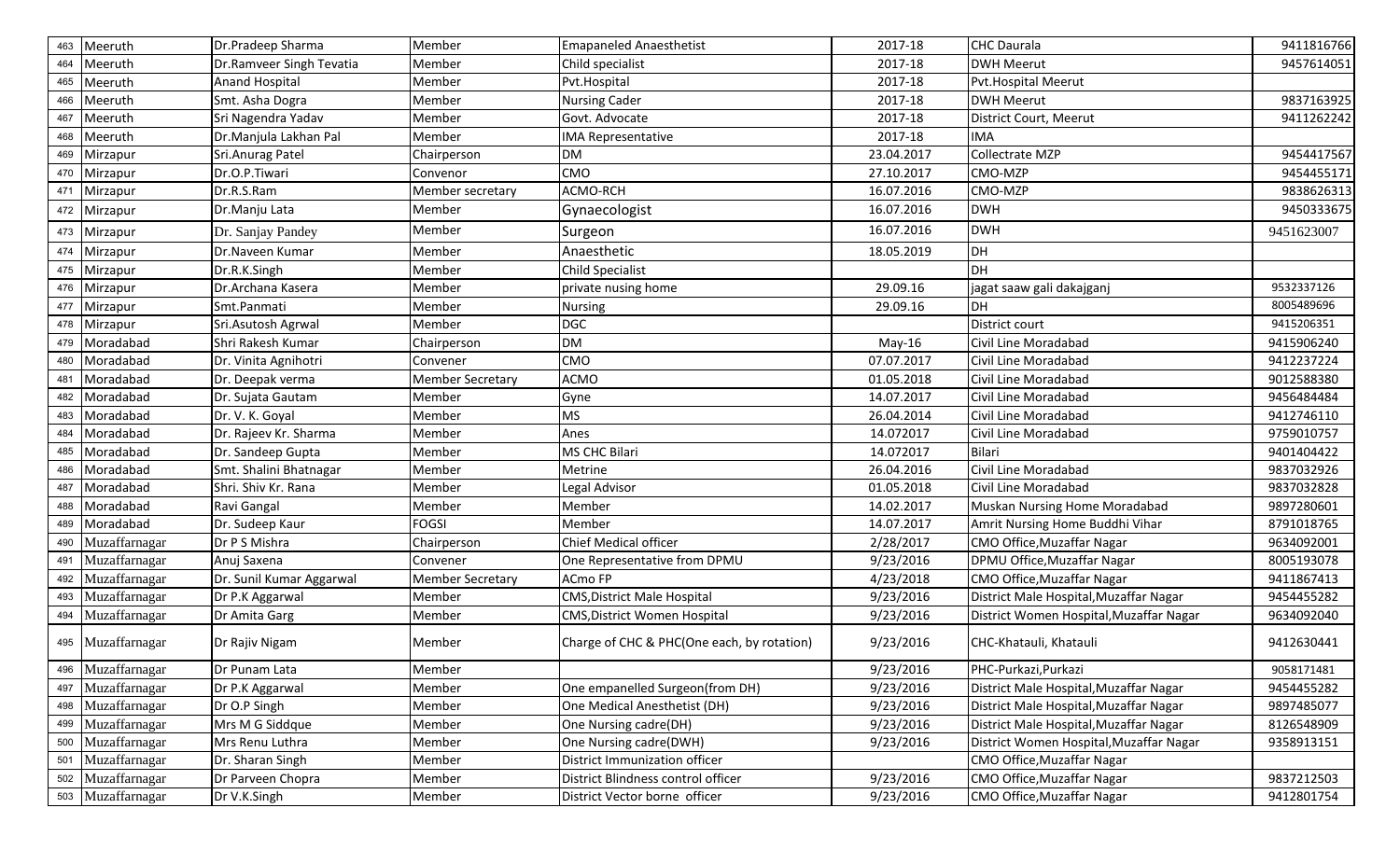| 504 | Muzaffarnagar               | Mr Sahabaj Minhaj         | Member                                                               | DUC, Unicef              | 9/23/2016 | CMO Office, Muzaffar Nagar        | 9560438330 |
|-----|-----------------------------|---------------------------|----------------------------------------------------------------------|--------------------------|-----------|-----------------------------------|------------|
| 505 | Muzaffarnagar               | Mr Vinod Sharma           | Member                                                               | DMC, PCI, Core           | 9/23/2016 | <b>CMO Office, Muzaffar Nagar</b> | 9917476380 |
| 506 | Muzaffarnagar               | Mrs Pushpa Rani           | Member                                                               | <b>DHEIO</b>             | 9/23/2016 | CMO Office, Muzaffar Nagar        | 9639092316 |
| 507 | Muzaffarnagar               | Mr Pawan                  | Member                                                               | Data Operator, DPMU      | 9/23/2016 | DPMU Office, Muzaffar Nagar       | 9758866474 |
| 508 | Muzaffarnagar               | Mr Anish Ahmad            | Member                                                               | ARO(FP)                  | 9/23/2016 | CMO Office, Muzaffar Nagar        | 9634092030 |
| 509 | Muzaffarnagar               | Dr Iftikhar Ali Ansari    | Co Convener                                                          | <b>DQAU</b>              | 9/23/2016 | CMO Office, Muzaffar Nagar        | 9837227224 |
| 510 | Pilibhit                    | Vaibhav Srivastav         | President                                                            | <b>DM</b>                | 3month    | DM Residence Pilibhit             |            |
| 511 | Pilibhit                    | Dr.Seema Agrawal          | Conviner                                                             | CMO                      | 2month    | <b>CMO Residence</b>              | 8126764842 |
| 512 | Pilibhit                    | Dr. Ratan Pal Sing Suman  | Member                                                               | <b>CMS</b>               |           | Hospital Compound                 |            |
| 513 | Pilibhit                    | Dr. Anita Chaurasia       | Member                                                               | <b>CMS Female</b>        | 4 years   | <b>Hospital Compound</b>          | 9411494202 |
| 514 | Pilibhit                    | All MOIC                  | Member                                                               | <b>MOIC</b>              |           | CHC/PHC                           |            |
| 515 | Pilibhit                    | Dr. Anita Chaurasia       | Member                                                               | Gynecologist             | 4 years   | <b>Hospital Compound</b>          | 9411494202 |
| 516 | Pilibhit                    | Dr.PK Agrawal             | Member                                                               | Surgeon                  | 5 years   | <b>Hospital Compound</b>          | 9719110579 |
| 517 | Pilibhit                    | Dr. Rajesh kumar          | Member                                                               | Anesthetic               | 4 years   | <b>Hospital Compound</b>          |            |
| 518 | Pilibhit                    | Dr. T.P. Rathaur          | Member                                                               | <b>Chield Specialist</b> | 4years    | Hospital Compound                 |            |
| 519 | Pilibhit                    | Harsh Vardhan Pandey      | Member                                                               | Govt. Advocate           | 4 years   |                                   |            |
| 520 | Pilibhit                    | Smt.Kiran Sahay           | Member                                                               | Metern                   | 4 years   | Hospital Compound                 |            |
| 521 | Pilibhit                    | Dr. Astha Kanchan         | Member                                                               | Narayan Hospital,        |           | Mohalla Khakra                    |            |
| 522 | Pilibhit                    | Dr.Har Pal Sing           | Secratery/Member                                                     | ACMO / Nodal QAC         | 5 years   | <b>Hospital Compound</b>          |            |
| 523 | श्री भानू चन्द्र गोस्वामी   | अध्यक्ष                   | जिलाधिकरी                                                            | 2/22/2019                | Prayagraj | 9454417517                        |            |
|     | 524 डा0 (मेजर) जी0एस0बाजपेई | संयोजक                    | मुख्य चिकित्सा अधिकरी                                                | 2/11/2018                | Prayagraj | 9415753457                        |            |
|     | 525 डा0 सत्येन राय          | सचिव सदस्य                | अपर मुख्य<br>चिकित्साधिकारी–प0क0                                     | 4/22/2018                | Prayagraj | 9559291670                        |            |
|     | 526 डा0 नीलमा धवन           | सदस्य                     | स्त्री रोग विशेषज्ञ                                                  | 8/20/2015                | Prayagraj | 9451051078                        |            |
|     | 527 डा0 राजेश अग्रवाल       | सदस्य                     | शल्य चिकित्सक                                                        | 8/20/2015                | Prayagraj | 9415366090                        |            |
|     | 528 डा0 सत्येंद्र राय       | सदस्य                     | ऐनेस्थेटिस्ट                                                         | 8/20/2015                | Prayagraj | 9559291670                        |            |
| 529 | डा0 ए0के0 तिवारी            | सदस्य                     | बाल रोग विशेषज्ञ                                                     | 5/17/2017                | Prayagraj | 8765773446                        |            |
|     | 530 श्रीमती कृति गोयेन      | सदस्य                     | नर्सिंग सुपरिन्टेडेंट                                                | 9/27/2017                | Prayagraj | 9793379862                        |            |
|     | 531 श्री दयाशंकर दुबे       | सदस्य                     | जनपद स्तर डी0जी0सी0                                                  | 8/20/2015                | Prayagraj |                                   |            |
|     | 532 सूर्या क्लीनिक          | सदस्य                     | प्रतिनिधि–स्वयंसेवी<br>संस्था / अभिप्रमाणित निजी<br>स्वास्थ्य संस्था | 8/20/2015                | Prayagraj | 9140519764                        |            |
|     | 533 डा0 कृतिका अग्रवाल      | सदस्य                     | प्रतिनिधि-FOGSI/IMA                                                  | 8/20/2015                | Prayagraj |                                   |            |
|     | 534 Rampur                  | Mr. Aunjaneya Kumar Singh | Chairperson                                                          | <b>DM</b>                | 02/2018   | Rampur                            | 9454417573 |
|     | 535 Rampur                  | Dr. S.K. Sharma           | Convener                                                             | <b>CMO</b>               | 07/2017   | Rampur                            | 9412287650 |
|     | 536 Rampur                  | Dr. R.K.Gangwaar          | <b>Member Seecretary</b>                                             | ACMO (RCH)               | 06/2016   | Rampur                            | 9927555565 |
|     | 537 Rampur                  | Dr. O.P.Arya              | Member                                                               | ACMO(Nodal-FP)           | 10/2017   | Rampur                            | 9412124476 |
|     | 538 Rampur                  | Dr. Rajesh kumar          | Member                                                               | MS                       | 08/2015   | Rampur                            | 9415175648 |
|     | 539 Rampur                  | Dr. Laxman Mehta          | Member                                                               | Anaesthetists            | 02/2017   | Rampur                            | 9837304057 |
|     | 540 Rampur                  | Dr.Rakesh Kumar           | Member                                                               | Pediatrician             | 06/2017   | Rampur                            |            |
|     | 541 Rampur                  | Dr. Tissy                 | Member                                                               | Private Accredate        | 12/2016   | Rampur                            | 9458729473 |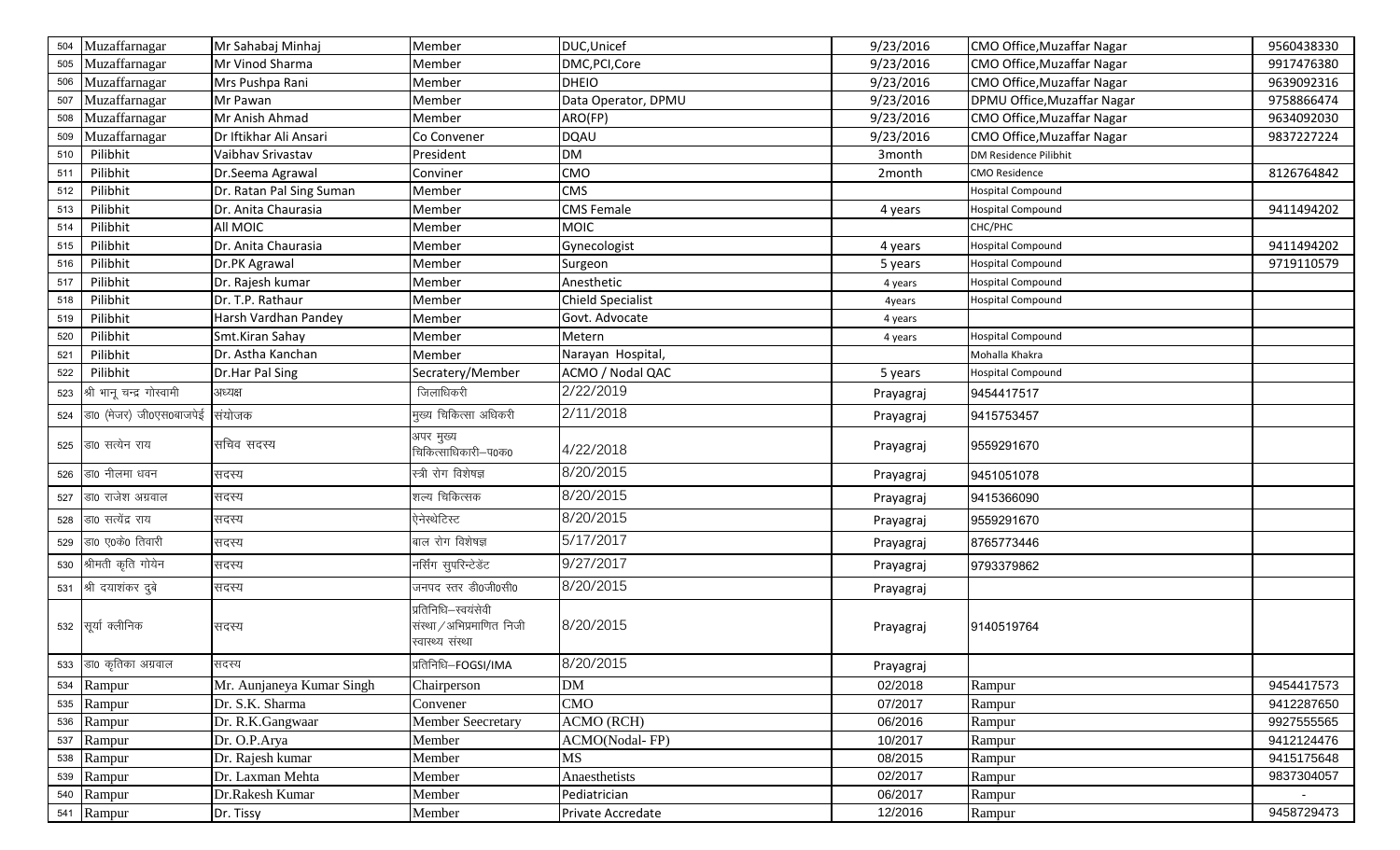| 542 | Rampur               | Kaithreen Masish           | Member                  | <b>Nursing Cader</b>            | 08/2015       | Rampur                                       |            |
|-----|----------------------|----------------------------|-------------------------|---------------------------------|---------------|----------------------------------------------|------------|
| 543 | Rampur               | District level DGC         | Member                  | <b>DGC</b>                      | 08/2015       | Rampur                                       |            |
| 544 | Rampur               | Mr. Pawan Kumar            | Member                  | NGO Member                      | 08/2015       | Rampur                                       | 8475993738 |
|     | 545 Sant kabir nagar | Mr. Ravish Gupta           | Chairperson             | D.M.                            | Apr-18        | District Collectred Sant Kabir Nagar         |            |
| 546 | Sant kabir nagar     | Dr. Hargovind Singh        | Vice Chairperson        | <b>CMO</b>                      | 7/10/2017     | CMO Office Sant kabir nagar                  | 8005192919 |
| 547 | Sant kabir nagar     | Dr.Mohan Jha               | <b>Member Secretary</b> | ACMO-FP                         | 10/1/2017     | CMO Office Sant kabir nagar                  | 9889902691 |
| 548 | Sant kabir nagar     | Dr. Santosh Kumar Tripathi | Member                  | Anesthetist                     | 8/1/2016      | <b>CDH Sant Kabir Nagar</b>                  | 8299645952 |
| 549 | Sant kabir nagar     | Dr. Sunil                  | Member                  | Pediatrician                    | 8/1/2016      | <b>CDH Sant Kabir Nagar</b>                  | 9415041197 |
| 550 | Sant kabir nagar     | Dr. Uma Srivastava         | Member                  | Gynae                           | 5/17/2018     | <b>CDH Sant Kabir Nagar</b>                  | 9926676318 |
| 551 | Sant kabir nagar     | Dr. A.K. Srivastava        | Member                  | Private Acridet Nursing Home    | 8/1/2016      | Shikha Hospital Sant Kabir Nagar             | 9839371725 |
| 552 | Sant kabir nagar     | Mrs. Saroj Maurya          | Member                  | <b>Nursing Cader</b>            | 8/1/2016      | CDH Sant Kabir Nagar                         | 9956479515 |
| 553 | Sant kabir nagar     | Mr. Shailendra Yadav       | Member                  | District Leval DGC              | 8/1/2016      | Vidhik cell Sant Kabir Nagar                 | 9760658434 |
| 554 | Sant kabir nagar     | Dr. R.K. Chaudhary         | Member                  | Member - Volunteer              | 8/1/2016      | Sparsh Hospital Sant Kabir Nagar             | 9793140672 |
| 555 | Sambhal              | Dr. Ashok Chaudhari        | Member                  | Member - IMA                    | 8/1/2016      | Sant Kabir Nagar                             | 9936618454 |
|     | 556 Sambhal          | Dr Amita Singh             | Convener                | <b>CMO</b>                      | July'2017     | CMO officer, CHC Bahjoi District Sambhal(UP) | 8005193665 |
|     | 557 Sambhal          | Dr Azfar Kamal             | <b>Member Secretary</b> | <b>ACMO</b>                     | Jan' 2019     | CMO officer, CHC Bahjoi District Sambhal(UP) | 9412151322 |
|     | 558 Sambhal          | Dr Pradeep Agrawal         | Member                  | Surgeon                         | April' 2016   | CHC Gunnaur District Sambhal(UP)             | 9412121960 |
| 559 | Sambhal              | Dr Ranjna Singh            | Member                  | <b>Empaneled Gynaecologist</b>  | Sept'2017     | DCH Sambhal District Sambhal(UP)             | 9412449472 |
|     | 560 Sambhal          | Mamta Rani                 | Member                  | SN                              | April' 2018   | CHC Bahjoi District Sambhal(UP)              | 9720958958 |
|     | 561 Sambhal          | Mahesh Chandra Gautam      | Member                  | <b>ARO</b>                      | Sept'2017     | CMO officer, CHC Bahjoi District Sambhal(UP) | 9411915623 |
| 562 | Sambhal              | Dr. Manish Varshney        | Member                  | Pvt Nursing home                | Sept'2017     | Sumanglam hospital Bahjoi District Sambhal   | 9412244158 |
| 563 | Sambhal              | Dr. Shyam Goani            | Member                  | President IMA                   | Sept'2017     | Mohan Pathology Chandausi District Sambhal   | 9897169500 |
| 564 | Shahjahanpur         | MR-Indra Vikaram Singh     | CHAIRPERSON             | <b>DISTT MAGISTRATE</b>         | Nov-17        | SHAHJAHANPUR                                 | 5842222221 |
| 565 | Shahjahanpur         | DR R.P.RAWAT               | <b>VICE CHAIRMAN</b>    | CHIEF MEDICAL OFFICER           | <b>Nov-15</b> | SHAHJAHANPUR                                 | 8005192694 |
| 566 | Shahjahanpur         | DR SANJAY AGARWAL          | CONVENER                | <b>ADDITIONAL CMO</b>           | <b>Nov-15</b> | SHAHJAHANPUR                                 | 9045241161 |
| 567 | Shahjahanpur         | DR M.P.GANGWAR             | MEMBER                  | CMS(MALE HOSPITAL)              | <b>Nov-15</b> | <b>DISTT MALE HOSPITAL</b>                   | 9411699276 |
| 568 | Shahjahanpur         | DR ANEETA DHASMANA         | MEMBER                  | CMS (FEMALE HOSPITAL)           | <b>Nov-15</b> | DISTT WOMEN HOSPITAL                         | 9412606012 |
| 569 | Shahjahanpur         | DR MAHENDRA KUMAR          | MEMBER                  | SURGEON                         | <b>Nov-15</b> | <b>DISTT MALE HOSPITAL</b>                   | 9415051347 |
|     | 570 Shahjahanpur     | <b>DR SURESH KUMAR</b>     | MEMBER                  | ANAESTHETIST                    | <b>Nov-15</b> | <b>DISTT MALE HOSPITAL</b>                   | 9936844444 |
| 571 | Shahjahanpur         | DR M.L.AGARWAL             | <b>MEMBER</b>           | PHYSICIAN                       | <b>Nov-15</b> | <b>DISTT MALE HOSPITAL</b>                   | 9412586357 |
| 572 | Shahjahanpur         | DR A.K.SINGH               | MEMBER                  | PAEDIATRICIAN                   | <b>Nov-15</b> | <b>DISTT MALE HOSPITAL</b>                   | 9450444136 |
|     | 573 Shahjahanpur     | MR RAJEEV KUMAR            | MEMBER                  | ZILA SHASKIYA ADHIVAKTA         | Nov-15        | SHAHJAHANPUR                                 | 9415035746 |
|     | 574 Shahjahanpur     | <b>DR VIKAS TANDON</b>     | MEMBER                  | PRIVATE DOCTOR                  | <b>Nov-15</b> | SHAHJAHANPUR                                 | 9415060367 |
|     | 575 Shahjahanpur     | <b>SANDESH GUPTA</b>       | <b>MEMBER</b>           | NURSING SUPRINTENDENT           | <b>Nov-15</b> | <b>DISTT MALE HOSPITAL</b>                   | 9651267713 |
|     | 576 Shahjahanpur     | <b>LALIT MOHAN</b>         | MEMBER                  | ASISSTANT NURSING SUPRINTENDENT | <b>Nov-15</b> | <b>DISTT MALE HOSPITAL</b>                   | 9456499579 |
| 577 | Shahjahanpur         | DR TAUQEER NABI            | MEMBER                  | DISTRICT CONSULTANT (QA)        | <b>Nov-15</b> | CMO OFFICE, SHAHJAHANPUR                     | 7007818028 |
| 578 | Saharanpur           | Shri A.K.Pandey            | Chairman                | District Magistrate             | Jun-17        | Collectorate, Saharanpur                     | 9454417575 |
|     | 579 Saharanpur       | Dr B.S.Sodhi               | Convenor                | <b>Chief Medical Officer</b>    | Dec-16        | CMO Office, Saharanpur                       | 8005192691 |
| 580 | Saharanpur           | Dr V.S.Pundeer             | <b>Mamber Secretary</b> | <b>ACMO-Family Planning</b>     | Apr-16        | CMO Office, Saharanpur                       | 9412668919 |
|     | 581 Saharanpur       | Dr Mamta Sodhi             | Member                  | Gynaecologist                   | Aug-16        | District Women Hospital, Saharanpur          | 9675546764 |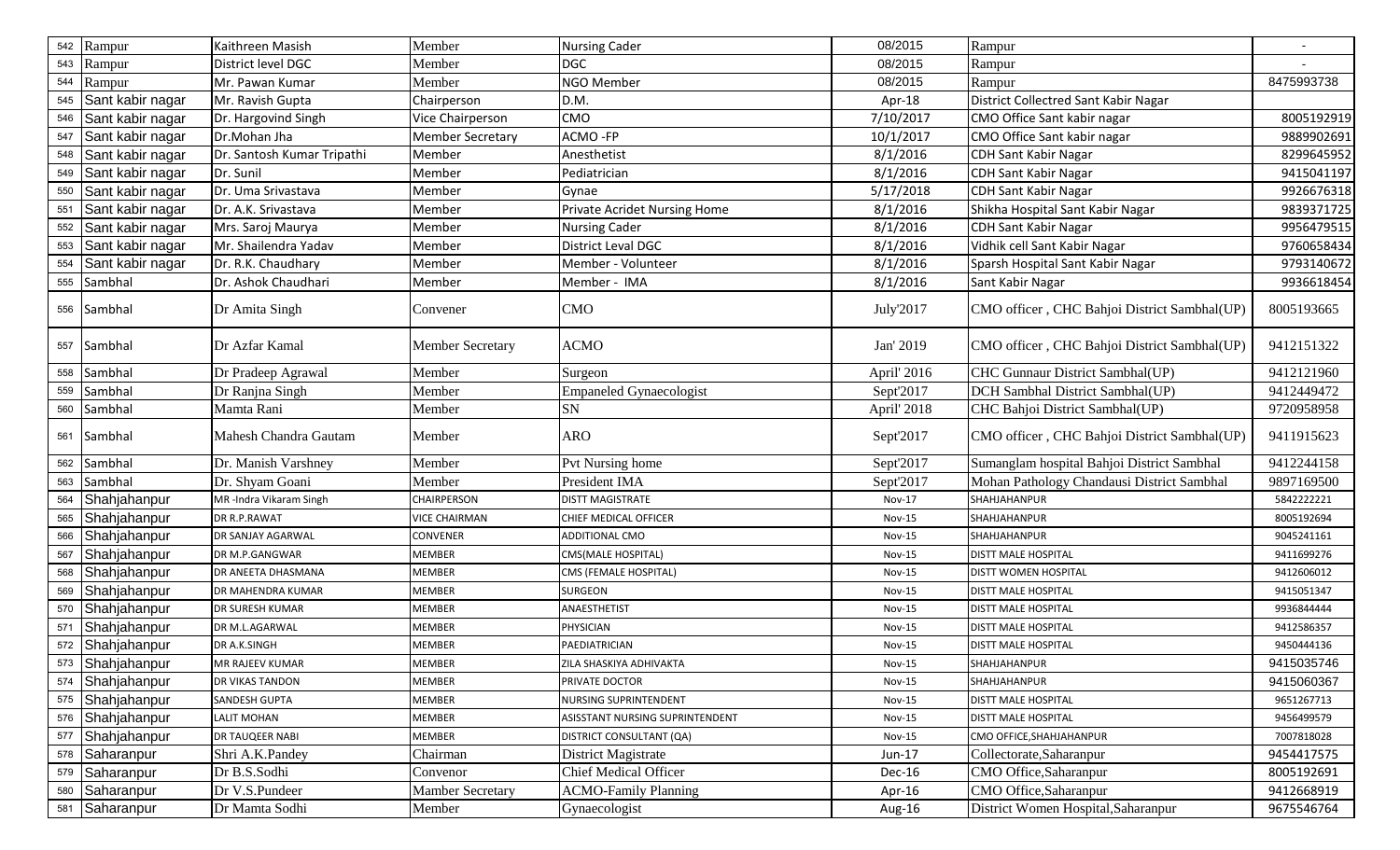| 582 | Saharanpur     | Dr Ramesh Chandra      | Member                  | Surgeon                                                                | Dec-16     | District Hospital, Saharanpur                              | 9412111921 |
|-----|----------------|------------------------|-------------------------|------------------------------------------------------------------------|------------|------------------------------------------------------------|------------|
| 583 | Saharanpur     | Dr Mahesh Grover       | Member                  | Anesthetist                                                            | Apr-16     | District Women Hospital, Saharanpur                        | 8057435694 |
| 584 | Saharanpur     | Dr Vinod Kumar         | Member                  | Pediatrician                                                           | Dec-16     | District Women Hospital, Saharanpur                        | 9457389569 |
|     | 585 Saharanpur | Dr Vinita Malhotra     | Member                  | Private accredited Nursing Home                                        | Dec-16     | Dr Vinita Malhotra Nursing Home , Saharanpur               | 9412230586 |
|     | 586 Saharanpur | Smt Manju Srivastava   | Member                  | Nursing Cadre                                                          | Jul-19     | District Women Hospital, Saharanpur                        | 8979396729 |
|     | 587 Saharanpur | Dr Qudsia Anjum        | Member                  | <b>NGO</b>                                                             | Feb-17     | Purcham, C/0 Hindu Kanya Inter<br>College, Saharanpur      | 9837378699 |
|     | 588 Saharanpur | Dr Gayatri Sehgal      | Member                  | Representative-FOGSI/IMA                                               | Aug-16     | Sona Trauma & Maternity Centre, Bajoria Road<br>saharanpur | 9410164940 |
| 589 | Shamli         | Mr. Akhlesh Singh      | Chairperson             | I.A.S, District Magistrate                                             | 11/14/2018 | Shamli                                                     | 9454416996 |
| 590 | Shamli         | Dr. Sanjay Bhatnagar   | Conveynor               | Chief Medical Officer                                                  | 12/21/2018 | Shamli                                                     | 821804908  |
| 591 | Shamli         | Dr. Safal Kumar        | Member                  | <b>ACMO FP</b>                                                         | 10/7/2016  | Shamli                                                     | 9837166453 |
| 592 | Shamli         | Dr. Anita Batra        | Member                  | Gynaecologist                                                          | 10/7/2016  | <b>CHC Shamli</b>                                          | 7417865826 |
| 593 | Shamli         | Dr. Jagmohan           | Member                  | Anesthetic                                                             | 10/7/2016  |                                                            | 8923204050 |
| 594 | Shamli         | Dr. Anupam Saxena      | Member                  | Pathologist                                                            | 10/7/2016  |                                                            | 9412663348 |
|     | 595 Shamli     | Dr. Saurav Agrawal     | Member                  | Private Acrediated Nurshing Home<br>Representative                     | 10/7/2016  | Agrawal Nursing Home, Gudwara, Shamli                      | 9458249020 |
| 596 | Shamli         | Ms.Anita Mlik          | Member                  | <b>Nurshing Cadder</b>                                                 | 10/7/2016  | Shamli                                                     | 9456265110 |
| 597 | Shamli         | Mr. Akhlesh Singh      | Member                  | D.G. C                                                                 | 2/1/2019   | Shamli                                                     | 9412486302 |
|     | 598 Shamli     | Mr. Akhlesh Singh      | Member                  | Representative of NGO/ Registered Private<br><b>Health Institution</b> | 10/7/2016  | Shamli                                                     | 9837118064 |
| 599 | Shamli         | Dr.Pankaj Garg         | Member                  | President IMA                                                          | 10/25/2018 | Shamli                                                     | 7017155268 |
| 600 | Shrawasti      | Mr. O.P.Arya           | Chairperson             | D.M.(IAS)                                                              | Jul-19     | District Shrawasti                                         | 9454417538 |
| 601 | Shrawasti      | Dr.V.K.Singh           | Convener                | <b>CMO</b>                                                             | 18-Jun     | CMO Office Shrawasti                                       | 8005192695 |
| 602 | Shrawasti      | Dr.Uday Nath           | <b>Member Secretary</b> | <b>ACMO</b>                                                            | 18-Jun     | CMO Office Shrawasti                                       | 9919762926 |
| 603 | Shrawasti      | Dr.Ram Samujh          | Co-Convener             | <b>CQA</b>                                                             | Novmber 16 | CMO Office Shrawasti                                       | 9792955218 |
| 604 | Shrawasti      | Dr.Uday Chandra Tiwari | Member                  | <b>CMS</b>                                                             | 18-Sep     | DCH Bhinga Shrawasti                                       | 9415717484 |
| 605 | Shrawasti      | Dr.Surya Kumar Singh   | Member                  | <b>MOIC</b>                                                            | 18-Jun     | CHC Sirsiya Shrawasti                                      | 7376971829 |
| 606 | Shrawasti      | Dr. Ramgopal           | Member                  | Gynaecologist                                                          | 17-Sep     | DCH Bhinga Shrawasti                                       | 9792730180 |
| 607 | Shrawasti      | Dr. Aajay Gautam       | Member                  | Orthopedic Surgeon                                                     | 18-Jun     | <b>DCH Bhinga Shrawasti</b>                                |            |
| 608 | Shrawasti      | Dr.M.L.Verma           | Member                  | Chest Physician                                                        | Novmber 16 | <b>DCH Bhinga Shrawasti</b>                                | 9792969400 |
| 609 | Shrawasti      | Dr.Pradeep Kumar       | Member                  | Child Physician                                                        | Novmber 16 | DCH Bhinga Shrawasti                                       | 9452156500 |
| 610 | Shrawasti      | Dr.Rajat Singh         | Member                  | Surgeon                                                                | Novmber 16 | CHC Ikauna Shrawasti                                       | 9936238005 |
|     | 611 Shrawasti  | Smt.Bindu              | Member                  | <b>Staff Nurse</b>                                                     | Novmber 16 | <b>CHC Bhinga Shrawasti</b>                                | 8858257263 |
|     | 612 Shrawasti  | Mr.Keshaw Pratap Singh | Member                  | <b>DGC Criminal</b>                                                    | Novmber 16 | Civil Court Bhinga Shrawasti                               |            |
|     | 613 Shrawasti  | Dr.Beena Mishra        | Member                  | <b>Private Nursing Home</b>                                            | Novmber 16 | <b>Gaytri Nursing Home</b>                                 | 9415572381 |
|     | 614 Sonebhadra | Mr. S.Rajligam         | Chairperson             | <b>DM</b>                                                              | Aug-19     | DM-Office Sonebhadra                                       | 9454147569 |
|     | 615 Sonebhadra | Dr. S.P. Singh         | Convener                | <b>CMO</b>                                                             | Sep-17     | CMO-Office Sonebhadra                                      | 9415243543 |
|     | 616 Sonebhadra | Dr. R.G.Yadav          | <b>Member Secretary</b> | <b>ACMO</b>                                                            | Jul-19     | CMO-Office Sonebhadra                                      | 7388991225 |
|     | 617 Sonebhadra | Dr. Geeta jaiswar      | Member                  | <b>MBBS</b>                                                            | 23-2-2017  | DCH Robertsganj                                            | 9415392976 |
|     | 618 Sonebhadra | Dr. K.K. Singh         | Member                  | Anas                                                                   | 23-2-2017  | DCH Robertsganj                                            | 9839206336 |
|     | 619 Sonebhadra | Dr. Sangram Singh      | Member                  | Pard                                                                   | 23-2-2017  | <b>DCH</b> Robertsganj                                     | 9451494606 |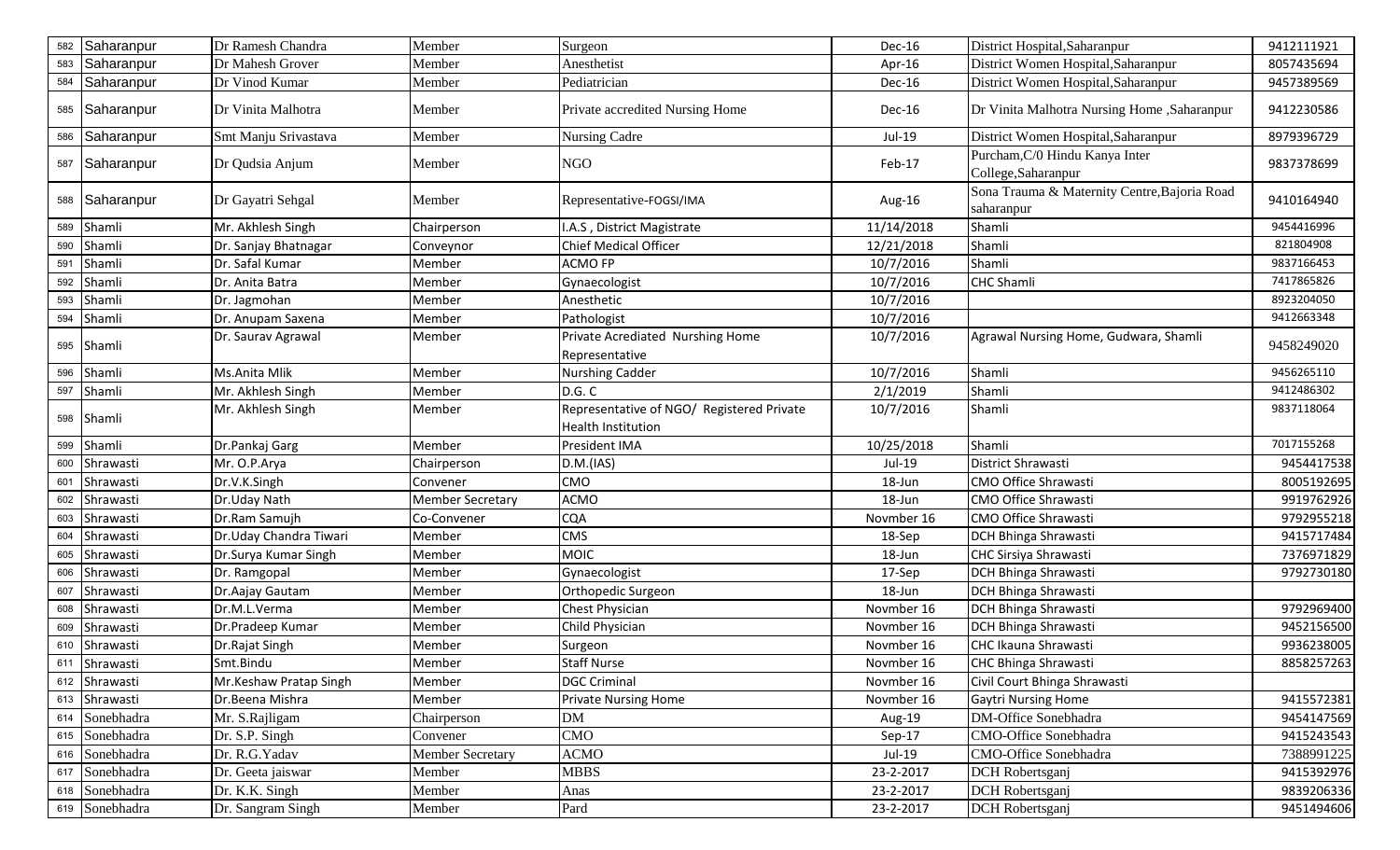| 620 | Sonebhadra     |                          | Member                  | प्राईवेट एकीडिट नर्सिग होम                                     |               |                                                  |            |
|-----|----------------|--------------------------|-------------------------|----------------------------------------------------------------|---------------|--------------------------------------------------|------------|
| 621 | Sonebhadra     | Smt. J. Bollwer          | Member                  | SN                                                             | 23-2-2017     | DCH Robertsganj                                  | 9935992942 |
|     | 622 Sonebhadra |                          | Member                  | जनपद स्तर डी0जी0सी0                                            | 23-2-2017     |                                                  |            |
|     | 623 Sonebhadra |                          | Member                  | प्रतिनिधि-स्वयंसेवी संस्था / अभिप्रमाणित निजी स्वास्थ्य संस्था |               |                                                  |            |
| 624 | Sonebhadra     | Dr. Veena Singh          | Member                  | प्रतिनिधि–FOGSI/IMA                                            | 23-2-2017     | आस्था हॉस्पिटल, राबर्ट्सगंज, सोनभद्र             | 9415876062 |
| 625 | Unnao          | Mr.Devendra Nath Panday  | Chairperson             | DM                                                             | 2.07.2018     | Collectorate Office, Unnao                       | 9454417561 |
| 626 | Unnao          | Dr.K.P.Singh             | Covener                 | <b>CMO</b>                                                     | 18.09.2019    | <b>CMO</b> Office                                | 8005192700 |
| 627 | Unnao          | Dr B.B Bhatt             | Member                  | <b>CMS-MALE</b>                                                | 10.10.19      | Uma Shanker Dixit District Male Hospital Unnao   | 7355294330 |
| 628 | Unnao          | Dr Anju Dubey            | Member                  | <b>CMS-FEMALE</b>                                              | 28.10.17      | Uma Shanker Dixit District FemaleHospital Unna   | 9451293910 |
| 629 | Unnao          | Dr A.K.Rawat             | Member                  | <b>ACMO-RCH</b>                                                | 28.10.17      | <b>CMO OffiCE</b>                                | 8005193021 |
| 630 | Unnao          | Medical Officer Incharge | Member                  | Medical Officer                                                | 28.10.17      | <b>CHC/PHC</b> (Rotational)                      |            |
| 631 | Unnao          | Dr Rani Bala             | Member                  | Gynaecologist                                                  | 28.10.17      | Uma Shanker Dixit District Female Hospital Unna  | 9415042627 |
| 632 | Unnao          | Dr Akhilesh Vikram       | Member                  | Medical Officer                                                | 28.10.17      | <b>CHC</b> Nawabganj                             | 9451161035 |
| 633 | Unnao          | Dr. Vishal Mohan         | Member                  | Anaestesist                                                    | 28.10.17      | Uma Shanker Dixit District Female Hospital Unnao |            |
| 634 | Unnao          | Dr.Ram Khilawan          | Member                  | Paedritician                                                   | 28.10.17      | Uma Shanker Dixit District Female Hospital Unna  | 950126005  |
| 635 | Unnao          | Ram Lali                 | Member                  | <b>Staff Nurse</b>                                             | 28.10.17      | Uma Shanker Dixit District Female Hospital Unnao |            |
| 636 | Unnao          | Vinod Jaiswal            | Member                  | District Legal Cell                                            | 28.10.17      | District Legal Cell                              |            |
| 637 | Unnao          | Dr Rekha Singh           | Member                  | Medical Officer                                                | 28.10.17      | Muskan Arto and Maternity Centre                 | 9415746804 |
| 638 | Varanasi       | Mr. Surendra Singh IAS   | Chairperson             | <b>DM</b>                                                      | <b>Jun-18</b> | Varanasi                                         | 9454417579 |
| 639 | Varanasi       | Dr. V. B Singh           | Convener                | <b>CMO</b>                                                     | Jun-16        | Varanasi                                         | 9415301513 |
| 640 | Varanasi       | Dr.A. K. Maurya          | <b>Member Secretary</b> | <b>ACMO RCH</b>                                                | Mar-17        | Varanasi                                         | 9918902101 |
| 641 | Varanasi       | Dr. P.D Gupta            | Member                  | Gynaecologist                                                  | Mar-15        | Varanasi                                         | 9839881866 |
| 642 | Varanasi       | Dr. Sarika Rai           | Member                  | Gynaecologist                                                  | Mar-15        | Varanasi                                         | 9839310989 |
| 643 | Varanasi       | Dr. Umesh Singh          | Member                  | Anaesthetist                                                   | $Mar-17$      | Varanasi                                         | 9450896145 |
| 644 | Varanasi       | Dr. Gulrej Aalam         | Member                  | Peadiatrician                                                  | Mar-18        | Varanasi                                         | 7860465538 |
| 645 | Varanasi       | Mrs. Usha Rao            | Member                  | Metron                                                         | Mar-17        | Varanasi                                         | 8808022555 |
| 646 | Varanasi       | Representative PSI       | Member                  | <b>NGO</b>                                                     | Mar-18        | Varanasi                                         | 9415285507 |
| 647 | Varanasi       | Dr. Manisha Singh        | Member                  | <b>IMA</b>                                                     | Mar-18        | Varanasi                                         | 9415223535 |
| 648 | Prayagraj      | जिलाधिकरी                | अध्यक्ष                 | जिलाधिकरी                                                      | 2/22/2019     | Prayagraj                                        | 9454417517 |
| 649 | Prayagraj      | मुख्य चिकित्सा अधिकरी    | संयोजक                  | मुख्य चिकित्सा अधिकरी                                          | 2/11/2018     | Prayagraj                                        | 9415753457 |
| 650 | Prayagraj      | डा0 सत्येन राय           | सचिव सदस्य              | अपर मुख्य चिकित्साधिकारी–प0क0                                  | 4/22/2018     | Prayagraj                                        | 9559291670 |
| 651 | Prayagraj      | डा0 नीलमा धवन            | सदस्य                   | स्त्री रोग विशेषज्ञ                                            | 8/20/2015     | Prayagraj                                        | 9451051078 |
|     | 652 Prayagraj  | डा0 राजेश अंग्रवाल       | सदस्य                   | शल्य चिकित्सक                                                  | 8/20/2015     | Prayagraj                                        | 9415366090 |
|     | 653 Prayagraj  | डा0 सत्येंद्र राय        | सदस्य                   | ऐनेस्थेटिस्ट                                                   | 8/20/2015     | Prayagraj                                        | 9559291670 |
|     | 654 Prayagraj  | डा0 ए0के0 तिवारी         | सदस्य                   | बाल रोग विशेषज्ञ                                               | 5/17/2017     | Prayagraj                                        | 8765773446 |
| 655 | Prayagraj      | श्रीमती कृति गोयेन       | सदस्य                   | नर्सिंग सुपरिन्टेडेंट                                          | 9/27/2017     | Prayagraj                                        | 9793379862 |
|     | 656 Prayagraj  | श्री दयाशंकर दुबे        | सदस्य                   | जनपद स्तर डी0जी0सी0                                            | 8/20/2015     | Prayagraj                                        |            |
|     | 657 Prayagraj  | सूर्या क्लीनिक           | सदस्य                   | प्रतिनिधि-स्वयंसेवी संस्था / अभिप्रमाणित निजी स्वास्थ्य संस्था | 8/20/2015     | Prayagraj                                        | 9140519764 |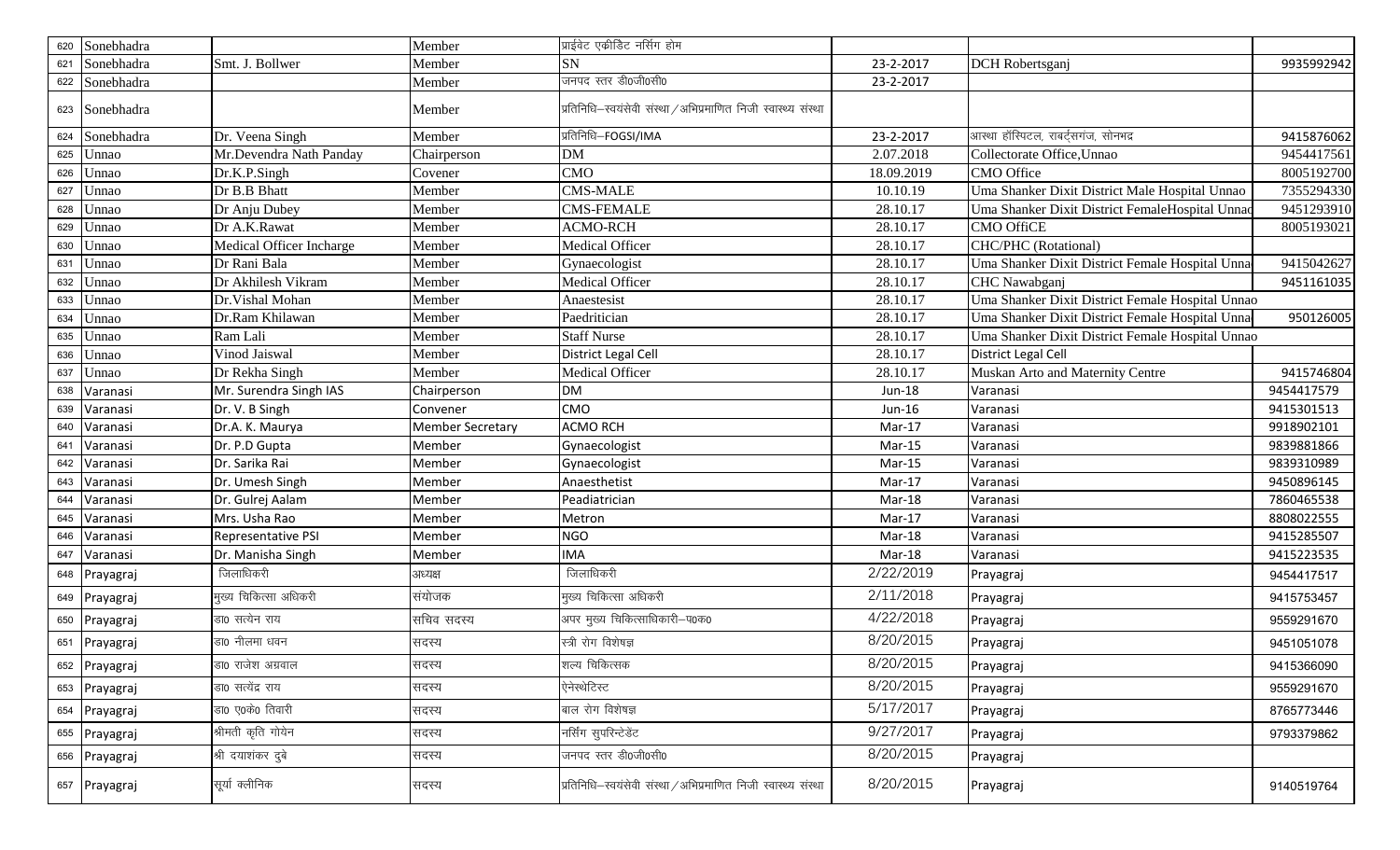| 658 | Prayagraj        | डा0 कृतिका अग्रवाल           | सदस्य                    | प्रतिनिधि-FOGSI/IMA                                               | 8/20/2015       | Prayagraj                                |                          |
|-----|------------------|------------------------------|--------------------------|-------------------------------------------------------------------|-----------------|------------------------------------------|--------------------------|
| 659 | Firozabad        | श्री चन्द्र विजय सिंह        | अध्यक्ष                  | जिलाधिकरी                                                         | जून 2019        | सिविल लाईन फिरोजाबाद।                    | 9454417510               |
| 660 | Firozabad        | डा0 एस0के0दीक्षित            | संयोजक                   | मुख्य चिकित्सा अधिकरी                                             | जनवरी 2017      | सिविल लाईन फिरोजाबाद।                    | 9012089999               |
| 661 | Firozabad        | डा0 के0के0 गुप्ता            | सचिव सदस्य               | अपर मुख्य चिकित्साधिकारी-प0क0                                     | जून 2013        | सिविल लाईन फिरोजाबाद।                    | 9536093111               |
| 662 | Firozabad        | डा0 साधना रौठार              | सदस्य                    | स्त्री रोग विशेषज्ञ                                               | फरवरी 2017      | जिला महिला चिकित्सालय, फिरोजाबाद।        | 8005192704               |
| 663 | Firozabad        | डा0 राजवीर सिंह              | सदस्य                    | शल्य चिकित्सक                                                     | जनवरी 2015      | जिला चिकित्सालय , फिरोजाबाद।             | 9412330834               |
| 664 | Firozabad        | डा0 आलोक कुमार               | सदस्य                    | ऐनेस्थेटिस्ट                                                      | जनवरी 2015      | जिला चिकित्सालय , फिरोजाबाद।             | 9319201494               |
| 665 | Firozabad        | डा0 एल0के0 गुप्ता            | सदस्य                    | बाल रोग विशेषज्ञ                                                  | जनवरी 2015      | जिला चिकित्सालय , फिरोजाबाद।             | 9917369900               |
| 666 | Firozabad        | डा0 मिली अग्रवाल             | सदस्य                    | प्राईवेट एकीडिट नर्सिग होम                                        | जनवरी 2015      | कमलेश नर्सिग होम फिरोजाबाद               | 9997599945               |
| 667 | Firozabad        | श्रीमती सुमन कुशवाहा         | सदस्य                    | नर्सिग कैडर                                                       | जनवरी 2015      | जिला महिला चिकित्सालय, फिरोजाबाद।        | $\overline{\phantom{m}}$ |
| 668 | Firozabad        | श्री प्रभात कुमार नगीना      | सदस्य                    | जनपद स्तर डी0जी0सी0                                               | 25 जनवरी 2019   | बार काउन्सिल फिरोजाबाद                   | $\overline{\phantom{m}}$ |
| 669 | Firozabad        | श्री जफर आलम                 | सदस्य                    | प्रतिनिधि–स्वयंसेवी संस्था / अभिप्रमाणित निजी<br>स्वास्थ्य संस्था | जनवरी 2015      | चाइल्ड लाइन फिरोजाबाद                    | 9058207770               |
| 670 | Firozabad        | डा0 शिखा जैन                 | सदस्य                    | प्रतिनिधि-FOGSI/IMA                                               | _<br>जनवरी 2017 | जैन नर्सिग हेाम फिरोजाबाद                | 8954000104               |
| 671 | Balrampur        | <b>District Magistrate</b>   | Chairperson              | District Magistrate                                               | 4/5/2018        | Office District Magistrate, Balrampur    | 9454 470536              |
| 672 | Balrampur        | <b>Chief Medical Officer</b> | Convener                 | <b>Chief Medical Officer</b>                                      | 28.07.2017      | CMO Office, Balrampur                    | 9415037014               |
| 673 | Balrampur        | Dr. Kamal Asarf              | <b>Member Secretarty</b> | Nodal                                                             | 1/1/2019        | CMO Office, Balrampur                    | 9119906438               |
| 674 | <b>Balrampur</b> | Dr. Rakesh Kumar Singh       | Member                   | Gynaecologist                                                     | 29.11.2016      | DWH-Balrampur                            | 9415188393               |
| 675 | <b>Balrampur</b> | Dr. R.P.Mishra               | Member                   | Surgeon                                                           | 29.11.2016      | DCH-Balrampur                            | 9956424752               |
| 676 | Balrampur        | Dr. Arun Kumar               | Member                   | Surgeon                                                           | 29.11.2016      | DCH-Balrampur                            | 9919514359               |
| 677 | Balrampur        | Dr. Nitin Chaudhari          | Member                   | <b>Child Spacialist</b>                                           | 29.11.2016      | DCH-Balrampur                            | 9918950349               |
| 678 | Balrampur        | Dr. Tariq A. Siddiki         | Member                   | Reprsentative - Accridated Private Facility                       | 29.11.2016      | <b>Balrampur Nursing Home- Balrampur</b> | 955455531                |
| 679 | Balrampur        | Smt. Bimla Devi              | Member                   | <b>Staff Nurse Cader</b>                                          | 29.11.2016      | DWH-Balrampur                            | 9628950364               |
| 680 | Balrampur        | Dr. Ambekshwar Mishra        | Member                   | <b>District DGC</b>                                               | 29.11.2016      | <b>Balrampur</b>                         |                          |
| 681 | Balrampur        | Dr. Abdul Qyum               | Member                   | FOGSI/IMA-Reprsentative                                           | 29.11.2017      | <b>Balrampur</b>                         |                          |
|     | 682 Basti        | <b>DM</b>                    | Chairperson              | <b>DM</b>                                                         | July.2018       | DM Office, Basti                         | 9454417528               |
| 683 | Basti            | CMO                          | Convener                 | CMO                                                               | Sept.2017       | CMO Office, Basti                        | 8005192643               |
| 684 | <b>Basti</b>     | Dr.C.K.Verma                 | <b>Member Secretary</b>  | <b>ACMO</b>                                                       | Sept.2017       | UIP Office, Basti                        | 9196020000               |
|     | 685 Basti        | Dr.A.K. Srivastava           | Member                   | SIC Dist. Hospital                                                | Sept.2017       | Dist. Hospital , Basti                   | 9415077222               |
|     | 686 Basti        | Dr. A.K. Singh               | Member                   | CMS, DWH                                                          | Sept.2017       | Dist. Woman Hospital, Basti              | 9450882050               |
|     | 687 Basti        | Dr. Vinod Kumar              | Member                   | <b>MOIC</b>                                                       | Sept.2017       | <b>CHC Kaptanganz</b>                    | 9889992449               |
|     | 688 Basti        | Dr.Mamta Rani                | Member                   | Gynecologist                                                      | Sept.2017       | Dist. Woman Hospital, Basti              | 9415785607               |
|     | 689 Basti        | Dr.V.K.Srivastava            | Member                   | Sergion                                                           | Sept.2017       | Dist. Hospital , Basti                   | 9415122207               |
|     | 690 Basti        | Dr.Shudhanshu Diwedi         | Member                   | Anesthetist                                                       | Sept.2017       | Dist. Woman Hospital, Basti              | 9984455888               |
|     | 691 Basti        | Dr. Ram Ji Soni              | Member                   | Physician                                                         | Sept.2017       | Dist. Hospital , Basti                   | 9648727238               |
|     | 692 Basti        | Dr.Serfaraj                  | Member                   | Pediatrician                                                      | Sept.2017       | Dist. Hospital, Basti                    | 9125121150               |
|     | 693 Basti        | Smt. Archana Srivastava      | Member                   | <b>Nursing Supertendent</b>                                       | Sept.2017       | Dist. Hospital, Basti                    | 9936178199               |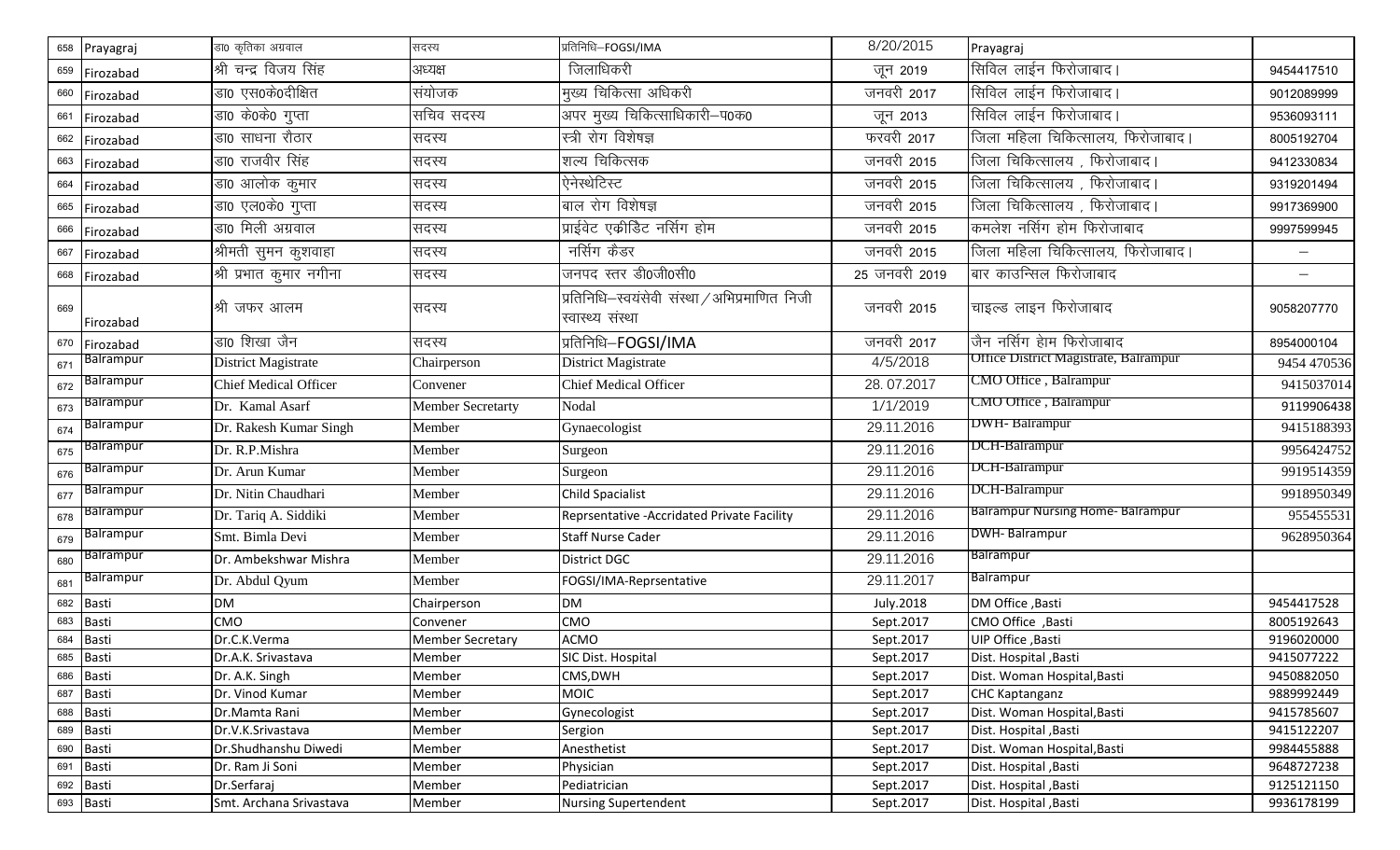| 694 | <b>Basti</b>  | Smt.Prasanna Pandey              | Member                  | <b>Nursing Supertendent</b>      | Sept.2017 | Dist. Woman Hospital, Basti     | 9415122012    |
|-----|---------------|----------------------------------|-------------------------|----------------------------------|-----------|---------------------------------|---------------|
| 695 | <b>Basti</b>  | Sri Jagdish Kumar                | Member                  | <b>Nursing Supertendent</b>      | Sept.2017 | Opec Kally , hospital .basti    | 9839281078    |
| 696 | <b>Basti</b>  | Smt Shanti Jaiswal               | Member                  | <b>Nursing Supertendent</b>      | Sept.2017 | TB Hospital, Basti              | 9415639475    |
| 697 | Basti         | Shree Jai Singh (Govt. Advocate) | Member                  | Government Advocate              | Sept.2017 | Collectrate Area , Basti        | 9307294856    |
| 698 | <b>Basti</b>  | Sri Ram Lalit Yadav              | Member                  | Director GVSS                    | Sept.2017 | Gramin Vikas Sewa Samiti, Basti | 9451426137    |
| 699 | Basti         | Dr. Anil Srivastava              | Member                  | President of Basti IMA           | Sept.2017 | Indian Medical Association      | 9415037391    |
| 700 | <b>Budaun</b> | DM                               | Chairperson             | <b>DM</b>                        | 12/7/2017 | <b>Budaun</b>                   | 9415908422    |
| 701 | <b>Budaun</b> | CMO                              | Convener                | <b>CMO</b>                       | May. 2018 | CMO Office Budaun               | 8005192645    |
|     | 702 Budaun    | Dr. Rekha Rani                   | Empaneled               | <b>Empaneled Gynaecologist</b>   | 12/7/2017 | District Women Hospital Budaun  | 9839659337    |
|     |               |                                  | Gynaecologist           | CMS (F)                          |           |                                 |               |
|     | 703 Budaun    | Dr. Manjeet Singh                | Member                  | <b>ACMO RCH</b>                  | 12/7/2017 | <b>CMO Office Budaun</b>        | 725303113     |
| 704 | <b>Budaun</b> | Dr. Niranjan Singh               | Member                  | MO                               | 12/7/2017 | CHC Ujhani Budaun               | 9458591117    |
| 705 | <b>Budaun</b> | Dr. Tehsin                       | Member                  | Mo                               | 12/7/2017 | PHC Samrer Budaun               | 7351560876    |
| 706 | Gorakhpur     | K.Vijayendra Pandiyan            | Chairman                | D.M                              |           | D.M.Office Gorakhpur            | 9454417544    |
| 707 | Gorakhpur     | Anuj Singh                       | Vice Chairman           | C.D.O                            |           | C.D.O. Office Gorakhpur         | 9454416251    |
| 708 | Gorakhpur     | Dr. Srikant Tiwari               | Convener                | C.M.O                            |           | C.M.O.Office. Gorakhpur         | 8005192660    |
| 709 | Gorakhpur     | Dr. R.K.Gupta                    | Member                  | C.M.S                            |           | <b>DH Gorakhpur</b>             | 8005192765    |
| 710 | Gorakhpur     | Dr. Dinesh Kumar                 | Member                  | C.M.S                            |           | <b>DWH Gorakhpur</b>            | 9450570880    |
| 711 | Gorakhpur     | Dr. Nand Kumar                   | Secretary               | A.C.M.O./Nodal Quality Assurance |           | C.M.O.Office. Gorakhpur         | 9450234442    |
| 712 | Gorakhpur     | All Supt/Moic                    | Member                  | Attach file 1                    |           | All CHC/PHC Gorakhpur           | Attach file 1 |
| 713 | Gorakhpur     | Dr. Vikash Agrawal               | Member                  | <b>Child Specialist</b>          |           | CHC Campierganj                 | 9369671857    |
| 714 | Gorakhpur     | Dr. V.K.Suman                    | Member                  | Phycian                          |           | <b>DH Gorakhpur</b>             | 9415321633    |
| 715 | Gorakhpur     | Dr. Susma Sinha                  | Member                  | Gynaecologist                    |           | <b>DWH Gorakhpur</b>            | 8738083386    |
| 716 | Gorakhpur     | Dr. Dhananjay Kumar              | Member                  | Surgeon                          |           | <b>CHC Pipraich</b>             | 9415314596    |
| 717 | Gorakhpur     | Dr. R.P.Gautam                   | Member                  | Anestheticst                     |           | <b>CHC Pipraich</b>             | 9415267816    |
| 718 | Gorakhpur     | Varunika messey                  | Member                  | <b>Nursing Supritendent</b>      |           | <b>DH</b> Gorakhpur             | 7007444149    |
| 719 | Gorakhpur     | M.M.Janson                       | Member                  | <b>Nursing Supritendent</b>      |           | <b>DWH Gorakhpur</b>            | 9628005392    |
| 720 | Gorakhpur     | Mr. K.K.Yadav                    | Member                  | <b>District Lawyer</b>           |           | <b>DM Office Gorakhpur</b>      | 9450281373    |
| 721 | Hamirpur      | Mr. Abhishek Prakash             | Chairperson             | DM                               | $Sep-18$  | DM Office                       |               |
|     | 722 Hamirpur  | Dr. Sant Raj                     | Vice Chairperson        | <b>CMO</b>                       | $Sep-18$  | <b>CMO</b> Office               | 8005192661    |
|     | 723 Hamirpur  | Dr. M.K. Vallabh                 | <b>Member Secretary</b> | Dyt. CMO                         | $Jul-14$  | <b>CMO</b> Office               | 7500073231    |
|     | 724 Hamirpur  | Dr. Asha Sachan                  | Member                  | Gynaecologist                    | $Jul-14$  | <b>DWH</b>                      | 9450855181    |
|     | 725 Hamirpur  | Dr. Vinay Prakash                | Member                  | Surgeon                          | $Jul-14$  | <b>DMH</b>                      | 9415157410    |
|     | 726 Hamirpur  | Dr.P.K.Singh                     | Member                  | <b>CMS</b>                       | $Jul-14$  | <b>DWH</b>                      | 9451612453    |
|     | 727 Hamirpur  | Dr. Raj Tilak Banarji            | Member                  | Anaesthetist                     | $Jul-14$  | <b>DMH</b>                      | NA            |
|     | 728 Hamirpur  | Mrs. Manjulika                   | Member                  | <b>Staff Nurse</b>               | $Jul-14$  | <b>DWH</b>                      | 9415725888    |
|     | 729 Hamirpur  | Mrs. Rama Sachan                 | Member                  | Staff Nurse                      | $Jul-14$  | <b>DWH</b>                      | 9452582320    |
|     | 730 Hamirpur  | Mr. Abdul Karook Khan            | Member                  | <b>DGC Criminal Civil</b>        | $Jul-14$  | Civil Court Hamirpur            | 9935682251    |
|     | 731 Hamirpur  | Dr. Poonam Sachan                | Member                  | <b>MS</b>                        | $Jul-14$  | <b>DWH</b>                      | 9415797474    |
|     | 732 Jaunpur   | Sh. Arvind Malanga               | Chairperson             | IAS                              | 7/25/2017 | Jaunpur                         | 9454417578    |
|     | 733 Jaunpur   | Dr. Ram ji Panday                | Convener                | <b>MBBS</b>                      | 6/6/2018  | Jaunpur                         | 8005192665    |
|     | 734 Jaunpur   | Dr. R. S. Kushwaha               | Secretary               | <b>MBBS</b>                      | 7/25/2017 | Jaunpur                         | 9415621736    |
|     | 735 Jaunpur   | Dr. R.S. saroj                   | Member                  | <b>MS Surgon</b>                 | 7/25/2017 | Jaunpur                         | 7007724326    |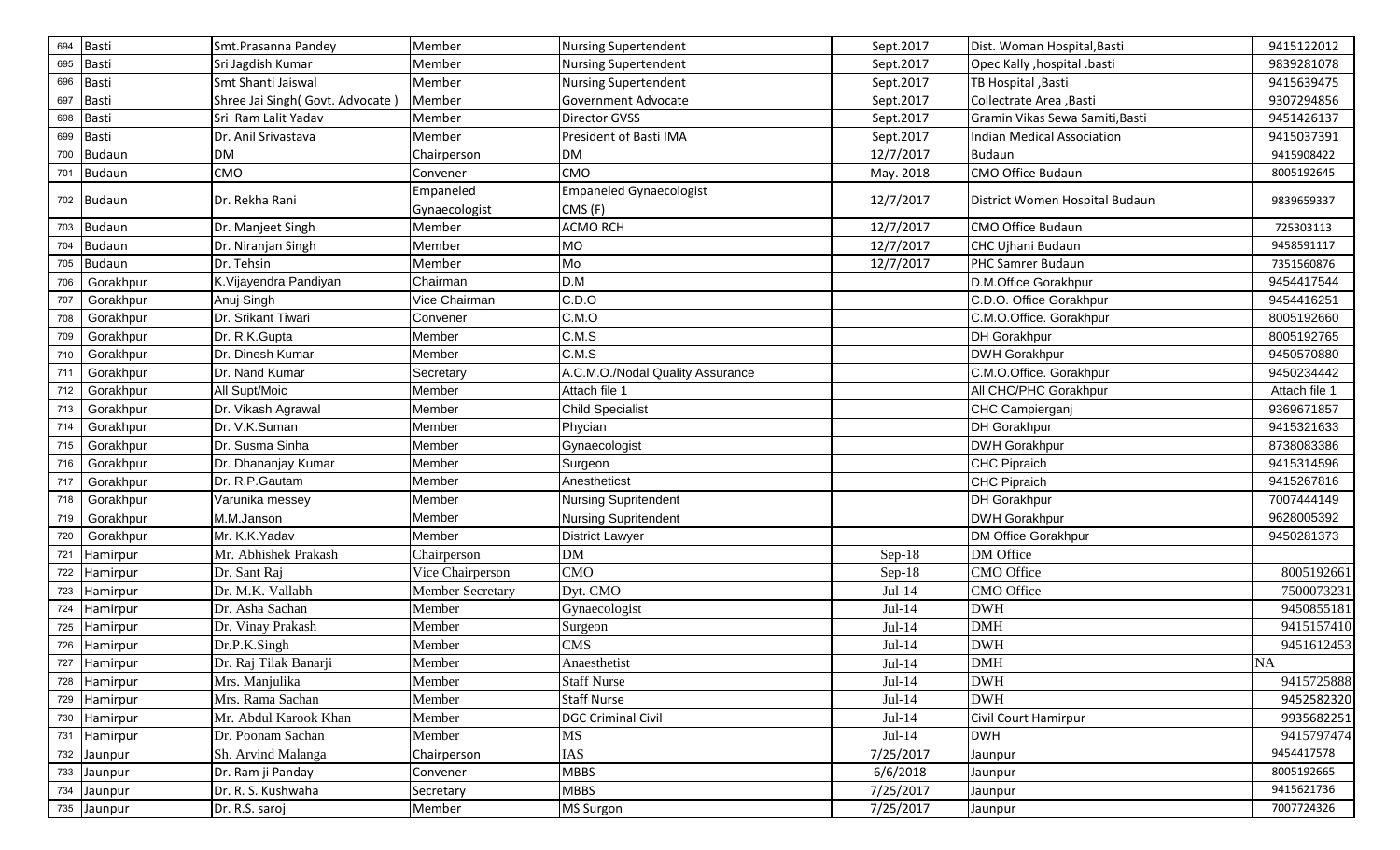| 736 | Jaunpur        | Dr. R.K. Gupta                               | Member                                                     | <b>DGO</b>                        | 7/25/2017  | Jaunpur                                      | 9919202190  |
|-----|----------------|----------------------------------------------|------------------------------------------------------------|-----------------------------------|------------|----------------------------------------------|-------------|
| 737 | Pratapgarh     | DΜ                                           | President                                                  | District Megistrate, Pratapgarh   | 01.12.2016 |                                              | 9454417520  |
| 738 | Pratapgarh     | <b>CMO</b>                                   | Convener                                                   | Chief Medical Officer, Pratapgarh | 01.12.2016 | Cmo. Office Pratapgarh                       | 6386685822  |
|     | 739 Pratapgarh | CMS, DH Pratapgarh                           | Member                                                     |                                   | 01.12.2016 | District Hospital Pratapgarh                 | 9415306152  |
|     | 740 Pratapgarh | CMS, DWH Pratapgarh                          | Member                                                     | Empanleld Gynaecologist           | 01.12.2016 | District WomenHospital Pratapgarh            | 7317433847  |
| 741 | Pratapgarh     | Superitendents, CHC's                        | Member                                                     |                                   | 01.12.2016 |                                              |             |
|     | 742 Pratapgarh | <b>MOIC's PHC'c</b>                          | Member                                                     |                                   | 01.12.2016 |                                              |             |
|     | 743 Pratapgarh | Dr. Neelima Sonkar                           | Member                                                     | <b>Empanield Gynaecologist</b>    | 01.12.2016 | District WomenHospital Pratapgarh            | 7755046669  |
|     | 744 Pratapgarh | Dr.R.C.Tripathi                              | Member                                                     |                                   | 01.12.2016 | <b>District Hospital Pratapgarh</b>          |             |
|     | 745 Pratapgarh | Dr. Anil Gupta                               | Member                                                     |                                   | 01.12.2016 | District Hospital Pratapgarh                 |             |
|     | 746 Pratapgarh | Dr.S.K. Tripathi                             | Member                                                     |                                   | 01.12.2016 | District WomenHospital Pratapgarh            |             |
|     | 747 Pratapgarh | Dr. Manoju Khatri                            | Member                                                     |                                   | 01.12.2016 | District Hospital Pratapgarh                 |             |
|     | 748 Pratapgarh | Nursing Suptds Of District<br>Hospitals      | Member                                                     |                                   | 01.12.2016 |                                              |             |
|     | 749 Pratapgarh | Representative of Vidhik Cell,<br>Pratapgarh | Member                                                     |                                   | 01.12.2016 |                                              |             |
|     | 750 Pratapgarh | Dr.S.S.Gupta sanjivani Nursing<br>Home       | Member                                                     |                                   | 01.12.2016 |                                              |             |
|     | 751 Pratapgarh | ACMO, RCH/Nodal Q.A.                         | Member Secretary                                           |                                   | 01.12.2016 | Cmo. Office Pratapgarh                       | 9415250283  |
|     | 752 Pratapgarh | ACMO/Ndal NUHM                               | Member                                                     |                                   | 28.07.2017 | Cmo. Office Pratapgarh                       | 9415254357  |
|     | 753 Pratapgarh | District Counsultant, Q.A.<br>pratapgarh     | Member                                                     |                                   | 28.07.2017 | Cmo. Office Pratapgarh                       | 9838680880  |
| 754 | Raebareli      | <b>DM</b>                                    | Chairperson                                                | <b>DM</b> Raebareli               | Aug-17     | Office of the DM Raebareli                   | 9454417559  |
|     | 755 Raebareli  | <b>CMO</b>                                   | Convener                                                   | <b>CMO</b> Raebareli              | Jan- $17$  | Office of the CMO Raebareli                  | 8005192689  |
|     | 756 Raebareli  | Dr. Nagendra Prasad                          | Member                                                     | <b>ACMO</b> Raebareli             | $Jul-15$   | Office of the CMO Raebareli                  | 9450369095  |
| 757 | Raebareli      | Dr. Renu Chaudhari                           | Member                                                     | Gynaecologist                     | Aug-15     | Office of District Hospital Female Raebareli | 9839112777  |
|     | 758 Raebareli  | Dr. J.K.Lal                                  | Member                                                     | Surgeon D.H.Male                  | $Jul-16$   | Office of District Hospital Male Raebareli   | 9415743241  |
|     | 759 Sultanpur  | जिलाधिकारी                                   | अध्यक्ष                                                    | जिलाधिकारी                        |            |                                              | 05362-24044 |
|     | 760 Sultanpur  | मुख्य चिकित्सा अधिकारी                       | संयोजक                                                     | मुख्य चिकित्सा अधिकारी            |            |                                              | 9454455357  |
|     | 761 Sultanpur  | डा0 राम आसरे                                 | अपर मुख्य चिकित्सा<br>आर0सी0एच0 $\mathbin{/}$<br>सदस्य सचि |                                   |            |                                              | 9415120985  |
|     | 762 Sultanpur  | डा0 ए0के0 सिंह सेंगर                         | इम्पैनल्ड फिजीषियन<br>जिला चिकित्सालय                      |                                   |            |                                              | 9415301277  |
|     | 763 Sultanpur  | डा0 उर्मिला चौधरी                            | इम्पैनल्ड स्त्री रोग<br>विषेषज्ञ / सदस्य                   |                                   |            |                                              | 9415771192  |